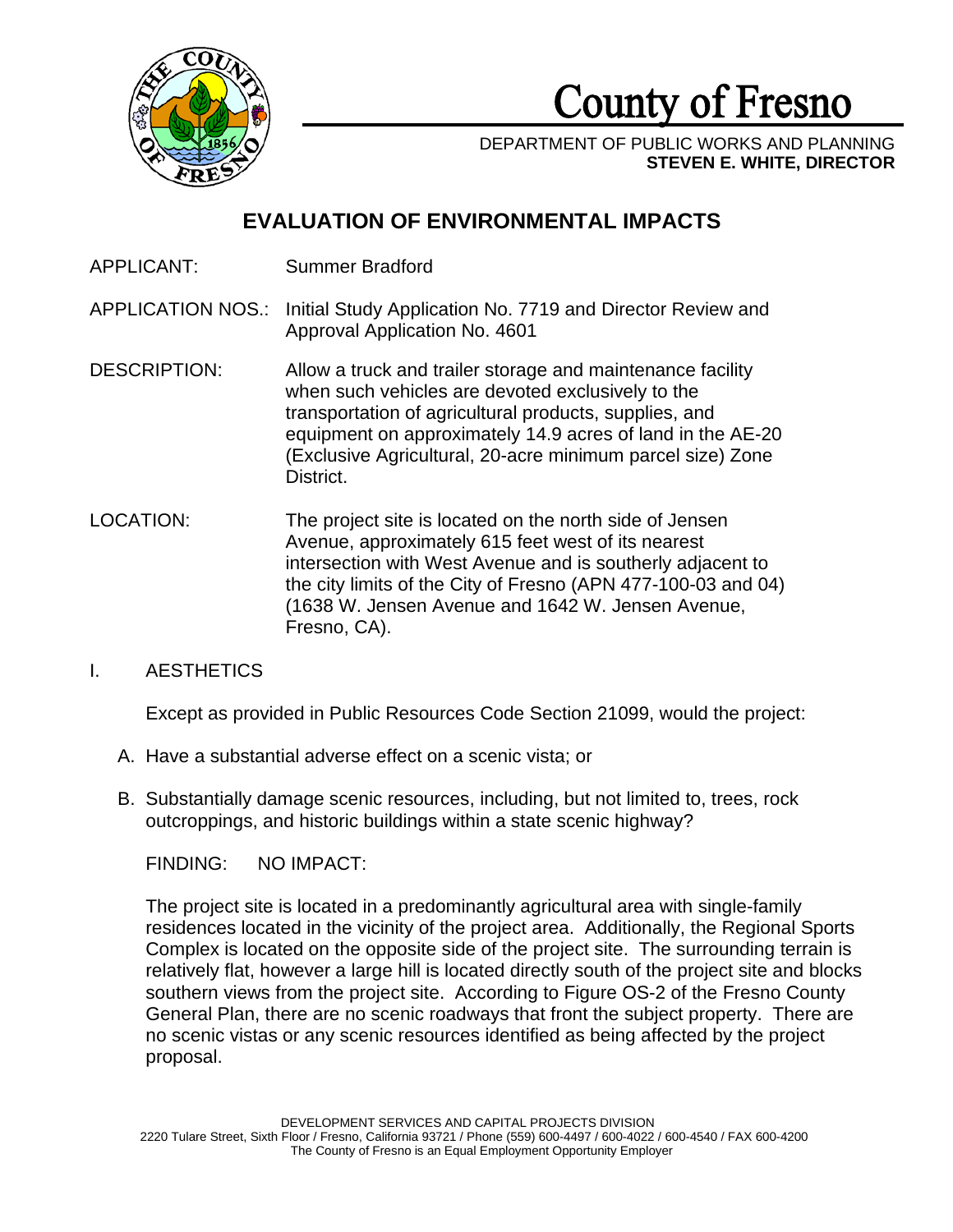C. In non-urbanized areas, substantially degrade the existing visual character or quality of public views of the site and its surroundings? (Public views are those that are experienced from publicly accessible vantage point). If the project is in an urbanized area, would the project conflict with applicable zoning and other regulations governing scenic quality?

# FINDING: LESS THAN SIGNIFICANT IMPACT:

The proposed use will provide a facility for trucks and trailers related to the transportation of agricultural products, supplies, and equipment to be stored and maintained on the subject parcel. Based on the Applicant's submitted site plan, the trucks and trailers will be stored towards the rear of the property away from public views. Permit records and aerial views of the property indicate that there are singlefamily residences and accessory structures located on the property to further screen the truck and trailer storage area from public views. Public views of the property are confined to Jensen Avenue. Based on existing conditions of the subject property, the layout of the storage facility which will be located further north away from public views of the site, a less than significant impact is seen in terms of the use degrading the existing visual character or quality of public views of the site.

D. Create a new source of substantial light or glare which would adversely affect day or nighttime views in the area?

FINDING: LESS THAN SIGNIFICANT IMPACT WITH MITIGATION INCORPORATED:

Per the Applicant's Operational Statement, the project proposes to shield and direct onsite lighting to keep light and glare contained to the project site and not impact adjacent properties. Additional light and glare produced from trucks and employee vehicles will also be produced. Light and glare produced from vehicles will not have a significant effect as sensitive receptors are located away from the proposed parking areas with existing accessory buildings and mature landscaping acting as buffers to mitigate light and glare produced from vehicles entering and existing the project site. A Mitigation Measure will be implemented with the project to ensure that onsite lighting will be hooded and directed downward so as not to shine on adjacent properties or public rightof-way.

# *\* Mitigation Measure(s)*

*1. All onsite lighting shall be hooded and directed downward so as not to shine on adjacent properties or public right-of-way.* 

# II. AGRICULTURAL AND FORESTRY RESOURCES

In determining whether impacts to agricultural resources are significant environmental effects, lead agencies may refer to the California Agricultural Land Evaluation and Site Assessment Model (1997) prepared by the California Dept. of Conservation as an optional model to use in assessing impacts on agriculture and farmland. In determining whether impacts to forest resources, including timberland, are significant environmental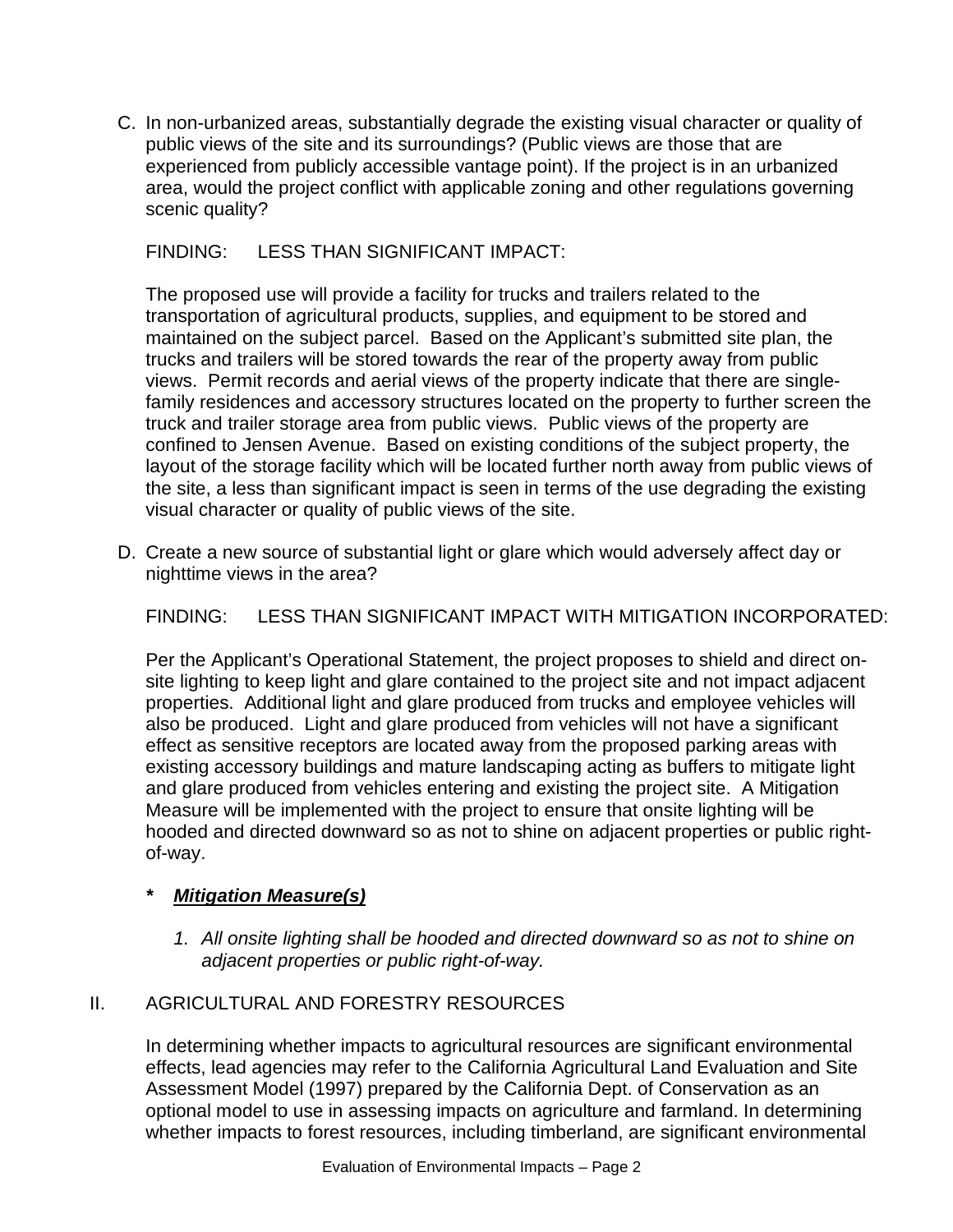effects, lead agencies may refer to information compiled by the California Department of Forestry and Fire Protection regarding the state's inventory of forest land, including the Forest and Range Assessment Project and the Forest Legacy Assessment project; and forest carbon measurement methodology in Forest Protocols adopted by the California Air Resources Board. Would the project:

- A. Convert Prime Farmland, Unique Farmland, or Farmland of Statewide Importance, as shown on the maps prepared pursuant to the Farmland Mapping and Monitoring Program of the California Resources Agency, to non-agricultural use; or
- B. Conflict with existing zoning for agricultural use, or a Williamson Act Contract?

FINDING: NO IMPACT:

According to the 2016 Fresno County Important Farmland Map, the subject parcel is designated as Rural Residential Land and Semi-Agricultural and Rural Commercial Land. Based on these designations, the project will not convert Prime Farmland, Unique Farmland, or Farmland of Statewide Importance. The project does not conflict with the existing zoning for agricultural use, as the proposed use is allowed subject to a Director Review and Approval application. The subject parcel is not subject to a Williamson Act Contract.

- C. Conflict with existing zoning for forest land, timberland or timberland zoned Timberland Production; or
- D. Result in the loss of forest land or conversion of forest land to non-forest use?

FINDING: NO IMPACT:

The subject parcel is not zoned for forest land, timberland or timberland zoned Timberland Production. The project will not result in the loss of forest land or conversion of forest land to non-forest use.

E. Involve other changes in the existing environment which, due to their location or nature, could result in conversion of Farmland to non-agricultural use or conversion of forest land to non-forest use?

FINDING: NO IMPACT:

The proposed project is considered supportive of agricultural operations. The project proposal will not result in the conversion of Farmland to non-agricultural uses or conversion of forest land to non-forest use as the underlying agricultural zoning that supports agricultural operations and uses supportive of agriculture is not changing.

III. AIR QUALITY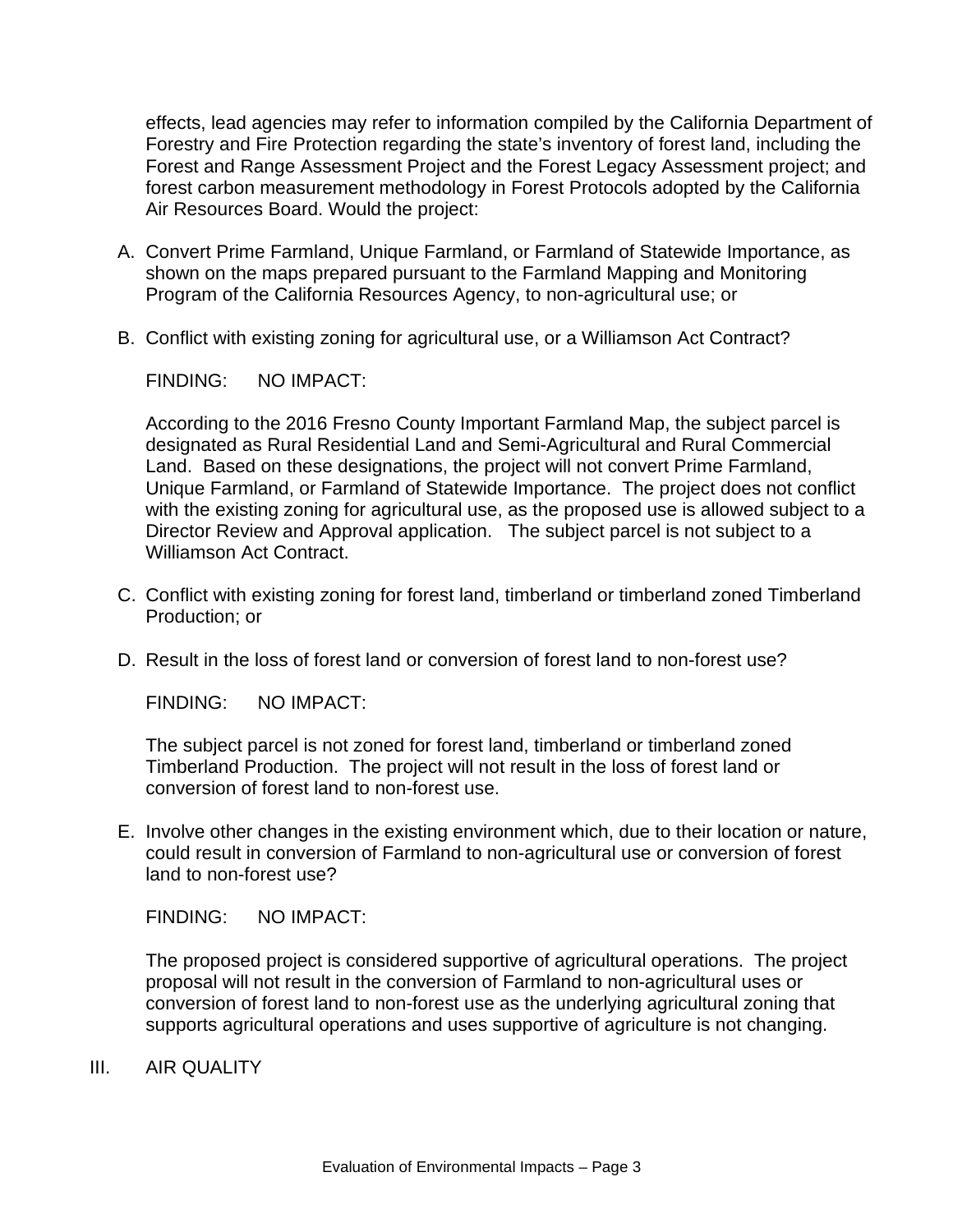Where available, the significance criteria established by the applicable air quality management district or air pollution control district may be relied upon to make the following determinations. Would the project:

- A. Conflict with or obstruct implementation of the applicable Air Quality Plan; or
- B. Result in a cumulatively considerable net increase of any criteria pollutant for which the project region is non-attainment under an applicable federal or state ambient air quality standard?

FINDING: LESS THAN SIGNIFICANT IMPACT:

The San Joaquin Valley Air Pollution Control District has reviewed the subject application and did not express concerns with the subject application. An increase in criteria pollutants may occur resulting from the project proposal in the form of vehicle emissions and dust. Although an increase can occur, the project does not conflict with or obstruct implementation of the applicable Air Quality Plan. Based on the proposed amount of equipment being placed on-site, the resulting increase in criteria pollutant will not be in significant amounts to have a significant negative impact on the environment.

- C. Expose sensitive receptors to substantial pollutant concentrations; or
- D. Result in other emissions (such as those leading to odors) adversely affecting a substantial number of people?

FINDING: LESS THAN SIGNIFICANT IMPACT WITH MITIGATION INCORPORATED:

Aerial imaging of the project site and surrounding area indicate that the area is utilized for agricultural and rural residential uses. There are single-family residences along Jensen Avenue in the immediate vicinity of the project site that could be exposed to the pollutant concentrations and emissions resulting from the project. A Mitigation Measure shall be implemented to reduce dust pollution to a less than significant impact. The Applicant, per their operational statement has stated that all trucks and trailers leave and return to the project site empty, therefore, long term idling of trucks and trailers will not occur resulting in additional emissions. With the recommended mitigation measure, the project will result in a less than significant impact on sensitive receptors.

## *\* Mitigation Measure(s)*

*1. A dust palliative shall be required on all unpaved parking and circulation areas.* 

## IV. BIOLOGICAL RESOURCES

Would the project:

A. Have a substantial adverse effect, either directly or through habitat modifications, on any species identified as a candidate, sensitive, or special-status species in local or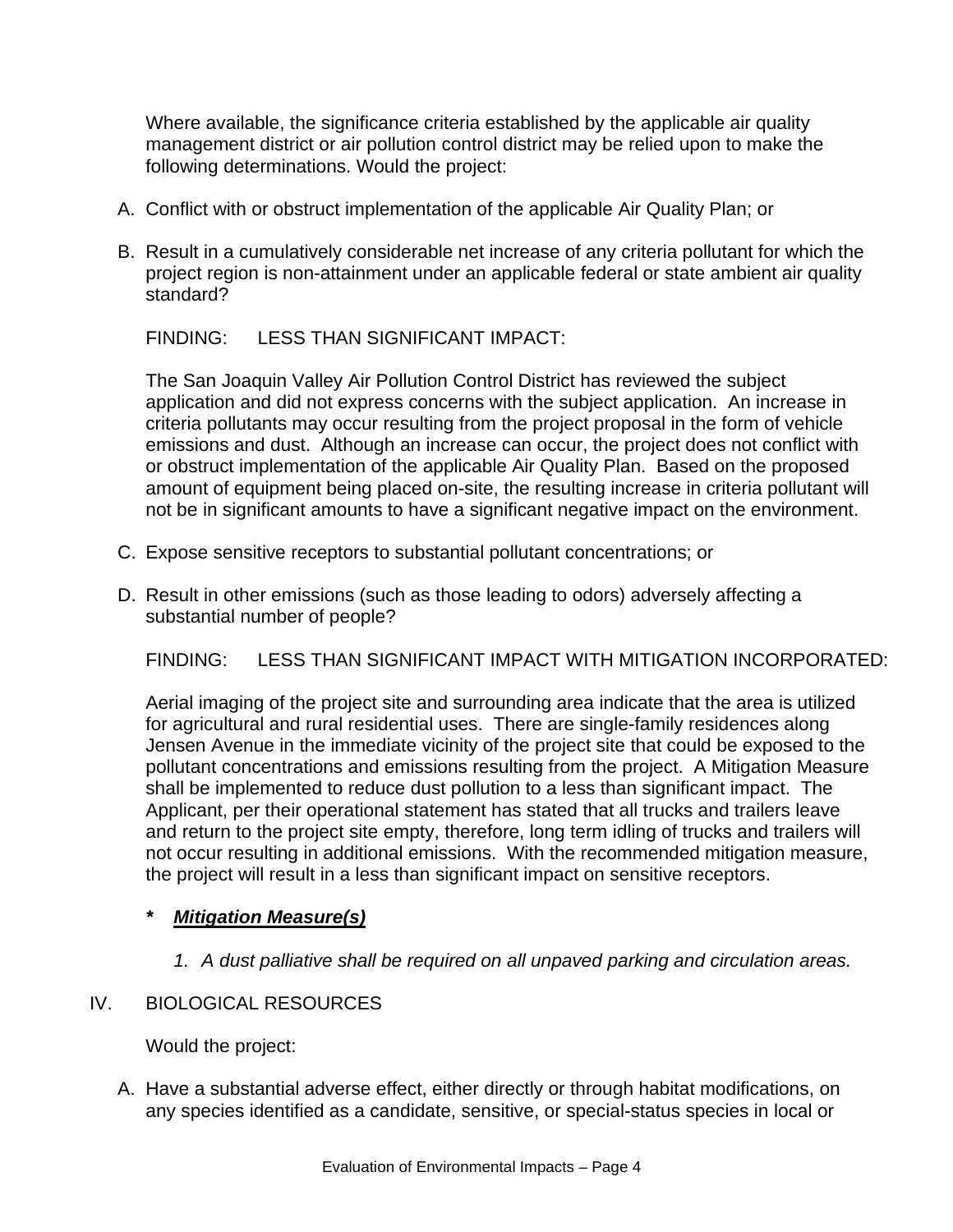regional plans, policies, or regulations, or by the California Department of Fish and Wildlife or U.S. Fish and Wildlife Service?

FINDING: NO IMPACT:

Aerial images of the project site from August of 1998 and up to August 2018 suggest that the project site has been occupied and experienced daily human disturbance. Properties in the vicinity of the project site are utilized for agricultural, residential, industrial, and recreational uses, which indicate a high level of human disturbance throughout the area that would deter special status species from occupying the project site. There are no reported occurrences of special status species or in the immediate vicinity of the project site. There are a number of reported occurrences nearby that are associated with the City of Fresno limits, but considering the urban setting and types of use on the outskirts of the occurrences, the noted species are not likely to occur on the project site. The U.S. Fish and Wildlife Service and the California Department of Fish and Wildlife did not express concern with the subject application to indicate that the project would result in significant impacts to special status species. Therefore, the project will not have a substantial adverse effect on any special status species.

- B. Have a substantial adverse effect on any riparian habitat or other sensitive natural community identified in local or regional plans, policies, regulations, or by the California Department of Fish and Wildlife or U.S. Fish and Wildlife Service; or
- C. Have a substantial adverse effect on state or federally-protected wetlands (including, but not limited to, marsh, vernal pool, coastal, etc.) through direct removal, filling, hydrological interruption, or other means?

FINDING: NO IMPACT:

According to the National Wetlands Inventory, there are no identified wetlands located on or near the project site that could be affected by the proposal. The closest identified wetland is a ponding basin located east of the project site. The project does not propose any development that would affect the identified wetland. There are no riparian habitats or other sensitive natural communities located on or near the project site.

D. Interfere substantially with the movement of any native resident or migratory fish or wildlife species or with established native resident or migratory wildlife corridors, or impede the use of native wildlife nursery sites?

FINDING: NO IMPACT:

The project site is located in an area of disturbance caused by human habitation of the site and the surrounding properties. There are no migratory wildlife corridors or native wildlife nursery sites located on or near the project site. The project site does not appear to be suitable for movement of native residents or wildlife species.

E. Conflict with any local policies or ordinances protecting biological resources, such as a tree preservation policy or ordinance; or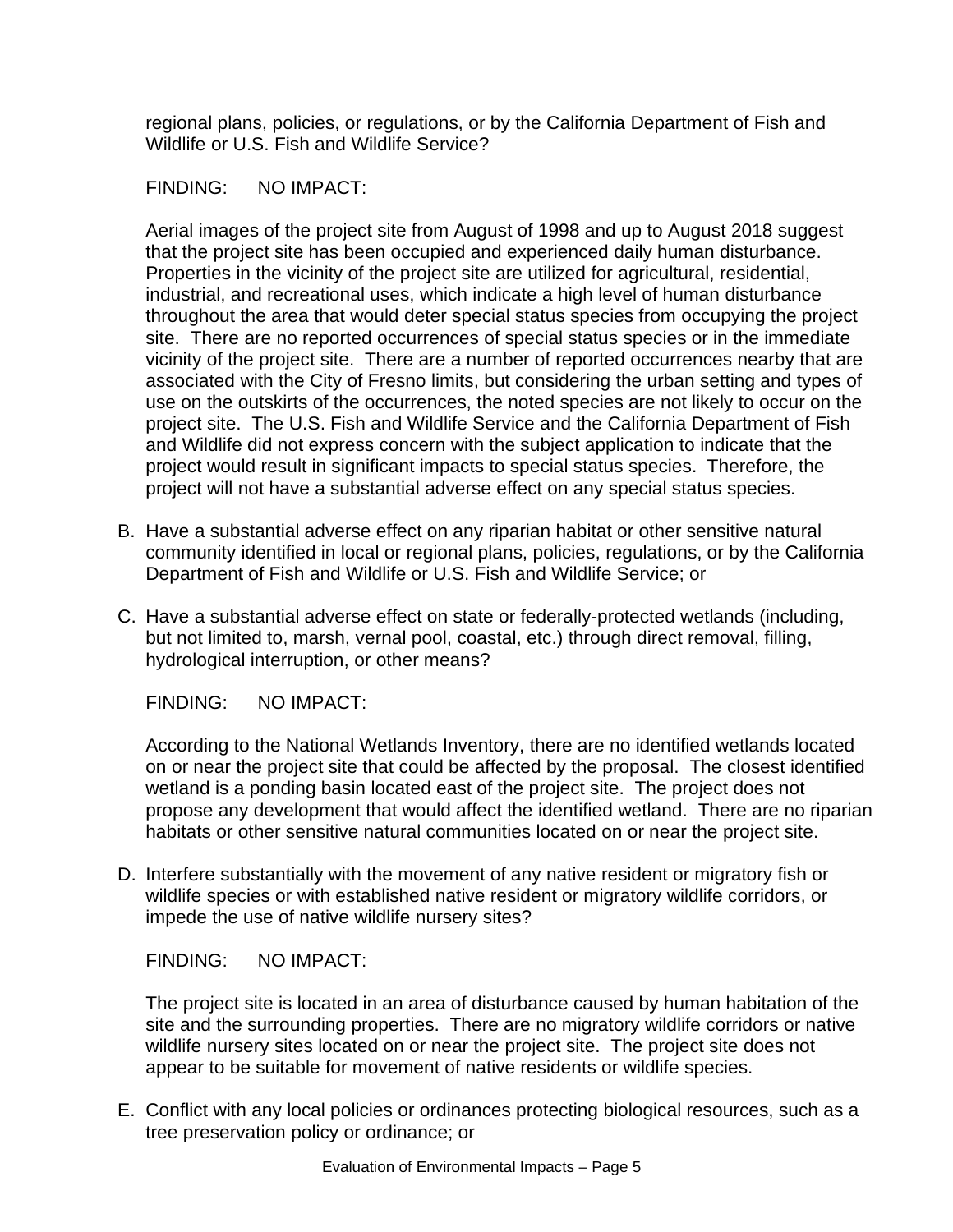F. Conflict with the provisions of an adopted Habitat Conservation Plan, Natural Community Conservation Plan, or other approved local, regional, or state Habitat Conservation Plan?

FINDING: NO IMPACT:

There are no identified local policies or ordinances that would conflict with the project proposal. The project will not conflict with the provisions of an adopted Habitat Conservation Plan, Natural Community Conservation Plan, or other approved local, regional, or state Habitat Conservation Plan.

V. CULTURAL RESOURCES

Would the project:

- A. Cause a substantial adverse change in the significance of a historical resource pursuant to Section 15064.5; or
- B. Cause a substantial adverse change in the significance of an archaeological resource pursuant to Section 15064.5; or
- C. Disturb any human remains, including those interred outside of formal cemeteries?

FINDING: LESS THAN SIGNIFICANT IMPACT WITH MITIGATION INCORPORATED:

The Applicant intends to utilize the existing built improvements towards the proposed operation. Further site improvements proposed with the subject application include proposed parking stalls for employees and truck and trailer storage stalls, and a proposed above ground storage tank. Although large-scale development of the site will not occur, a mitigation measure will be implemented in the event that cultural resources are discovered during ground-disturbing activities related to the subject application.

- *\* Mitigation Measure(s)*
	- *1. In the event that cultural resources are unearthed during ground-disturbing activities, all work shall be halted in the area of the find. An Archeologist shall be called to evaluate the findings and make any necessary mitigation recommendations. If human remains are unearthed during ground-disturbing activities, no further disturbance is to occur until the Fresno County Sheriff-Coroner has made the necessary findings as to origin and disposition. All normal evidence procedures should be followed by photos, report, video, etc. If such remains are determined to be Native American, the Sheriff-Coroner must notify the Native American Commission within 24 hours.*
- VI. ENERGY

Would the project: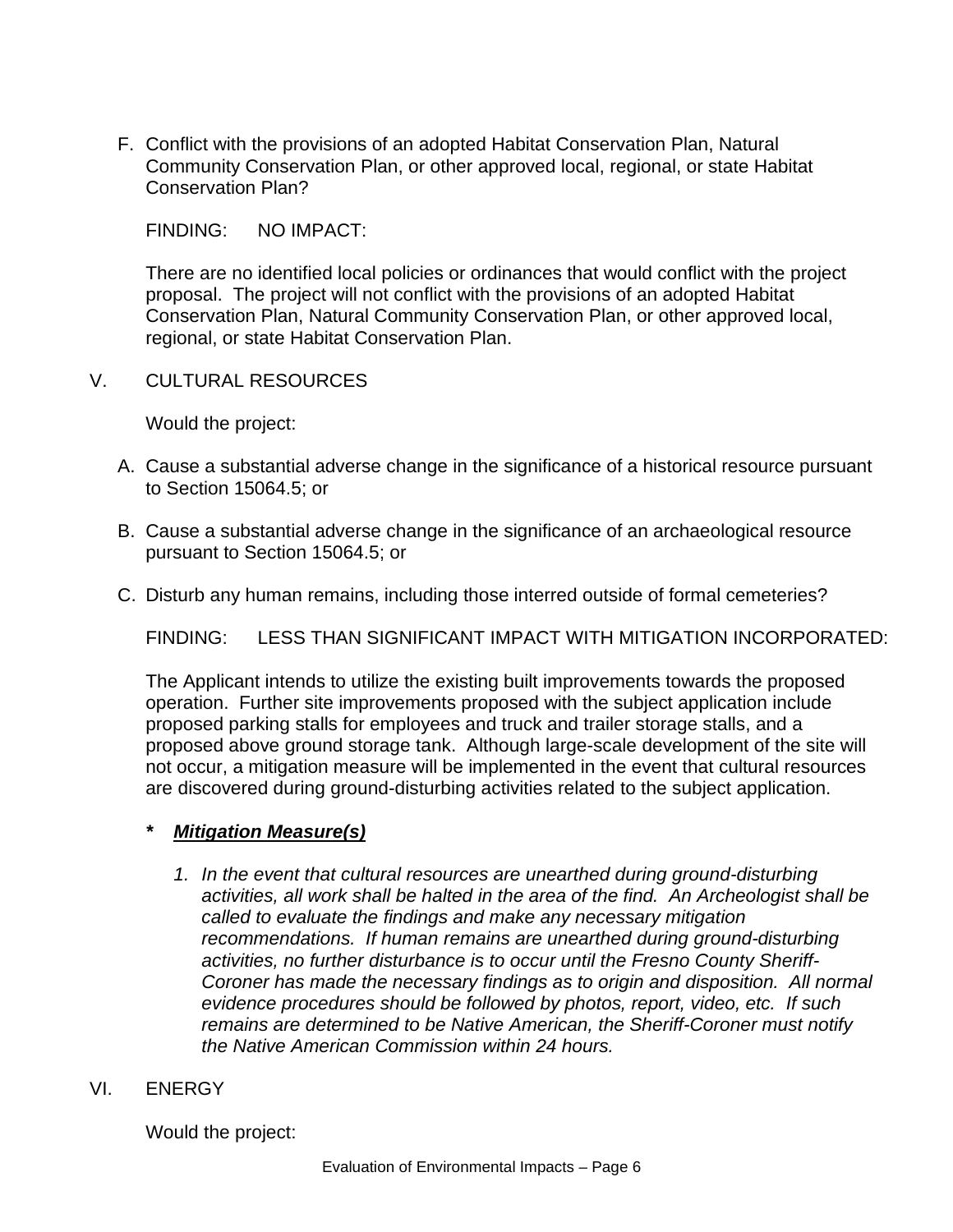- A. Result in potentially significant environmental impact due to wasteful, inefficient, or unnecessary consumption of energy resources, during project construction or operation; or
- B. Conflict with or obstruct a state or local plan for renewable energy or energy efficiency?

FINDING: LESS THAN SIGNIFICANT IMPACT:

The proposed use could result in increased consumption of energy resources, but would not result in potentially significant environmental impact due to the increased energy consumption. Onsite equipment and vehicles will be in compliance with state and local plans for energy efficiency and renewable energy and if any conflict would arise, would be subject to enforcement from the responsible agency.

#### VII. GEOLOGY AND SOILS

Would the project:

- A. Directly or indirectly cause potential substantial adverse effects, including the risk of loss, injury, or death involving:
	- 1. Rupture of a known earthquake fault, as delineated on the most recent Alquist-Priolo Earthquake Fault Zoning Map issued by the State Geologist for the area or based on other substantial evidence of a known fault?

FINDING: NO IMPACT:

According to the Earthquake Hazards Zone Application administered by the California Department of Conservation and Figure 9-3 of the Fresno County General Plan Background Report (FCGPBR), the project site is not located on or near identified earthquake hazard zones.

- 2. Strong seismic ground shaking?
- 3. Seismic-related ground failure, including liquefaction?

FINDING: NO IMPACT:

Per Figure 9-5 of the FCGPBR, the project site is not located in an area that would be subject to a high peak horizontal ground acceleration. Therefore, the project is not likely to be subject to strong seismic ground shaking or seismic-related ground failure.

4. Landslides?

FINDING: NO IMPACT: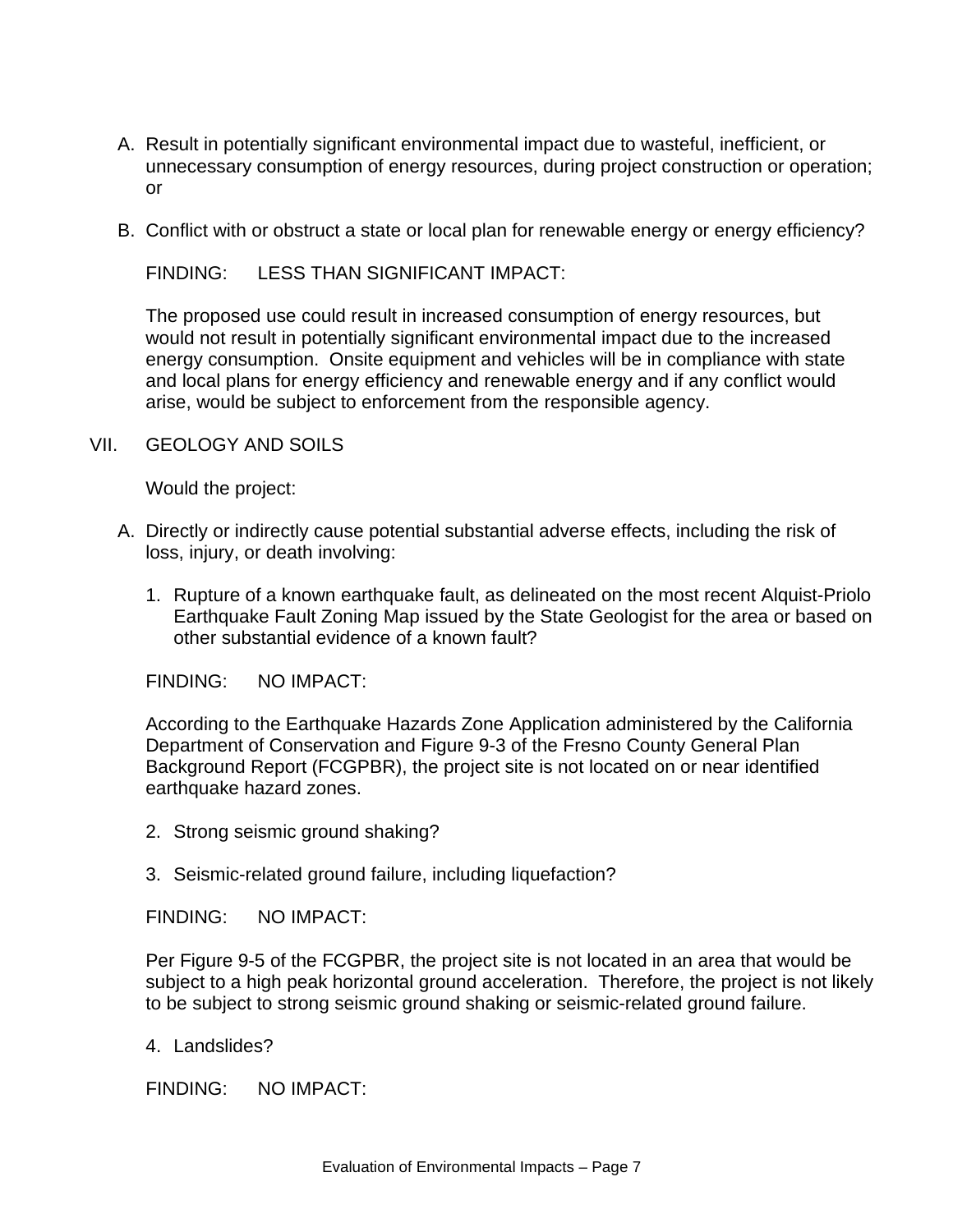According to Figure 9-6 of the FCGPBR, the project site is not located in a landslide hazard area. The project site is located in a relatively flat area utilized for agricultural land with the largest grade change being located across West Jensen Avenue at the Fresno Regional Sports Complex. Although there is a change in elevation, the elevation is not extreme to warrant consideration of a potential landslide hazard.

B. Result in substantial soil erosion or loss of topsoil?

FINDING: LESS THAN SIGNIFICANT IMPACT:

Per the Applicant's proposal, the use will not result in substantial soil erosion and will result in minimal loss of topsoil. The Applicant proposes to utilize a dust suppressant throughout the truck and trailer storage area. Loss of topsoil could include any type of new development proposed with the application. The development will not result in a loss of topsoil that will have a negative impact on the environment.

C. Be located on a geologic unit or soil that is unstable, or that would become unstable as a result of the project, and potentially result in on- or off-site landslide, lateral spreading, subsidence, liquefaction, or collapse?

FINDING: NO IMPACT:

No geologic unit or unstable soil was identified on the project site. All proposed improvements will be subject to the current building code and be built in accordance with applicable codes related to reducing risk associated with project site conditions.

C. Be located on expansive soil as defined in Table 18-1-B of the Uniform Building Code (1994), creating substantial direct or indirect risks to life or property?

FINDING: NO IMPACT:

Per Figure 7-1 of the Fresno County General Plan Background Report (FCGPBR), the subject site is not located on identified expansive soil areas in the County of Fresno.

D. Have soils incapable of adequately supporting the use of septic tanks or alternative waste water disposal systems where sewers are not available for the disposal of waste water?

FINDING: NO IMPACT:

The subject application does not propose additional septic systems to support the proposed operation. Existing building permit records indicate that both subject parcels are improved with permitted septic systems. As no new septic system is proposed, no impact is seen resulting from the project proposal.

E. Directly or indirectly destroy a unique paleontological resource or site or unique geologic feature?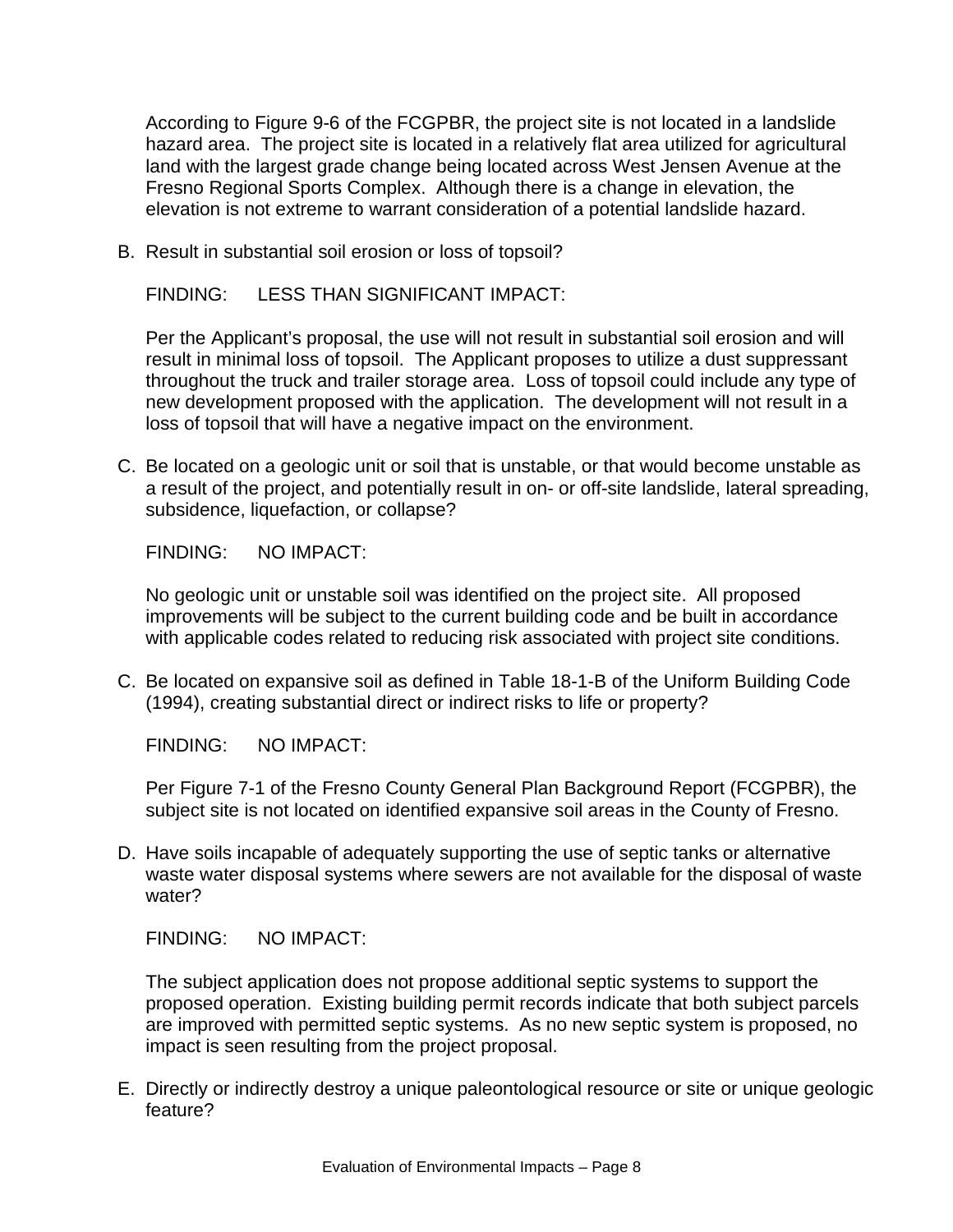FINDING: NO IMPACT:

There were no paleontological resource or unique geologic feature identified on the project site.

VIII. GREENHOUSE GAS EMISSIONS

Would the project:

- A. Generate greenhouse gas emissions, either directly or indirectly, that may have a significant impact on the environment; or
- B. Conflict with an applicable plan, policy or regulation adopted for the purpose of reducing the emissions of greenhouse gases?

## FINDING: LESS THAN SIGNIFICANT IMPACT:

A Greenhouse Gas Emissions Analysis dated June 10, 2020 by LSA was produced to estimate and quantify greenhouse gas (GHG) emissions produced from the project proposal. GHG emission estimated were produced from the California Emissions Estimator Model (CalEEMod). The analysis estimates that the project proposal would produce approximately 91.97 carbon dioxide emissions  $(CO<sub>2</sub>e)$  per year. The Greenhouse Gas Emissions Analysis concludes that the project would not result in the emission of substantial GHG emissions and with continued implementation of applicable current State regulations highlighted in the analysis, the project would not conflict with the goals and objectives of the State for the purpose of reducing GHG Emissions. Therefore, the proposed project's incremental contribution to cumulative GHG emissions is determine to be not cumulatively considerable. Based off the analysis provided for this project, the project will generate emissions, but the estimated emission amount is considered less than significant and will not conflict with policy's and regulations meant to meet state emission reduction goals.

## VIII. HAZARDS AND HAZARDOUS MATERIALS

Would the project:

- A. Create a significant hazard to the public or the environment through the routine transport, use, or disposal of hazardous materials; or
- B. Create a significant hazard to the public or the environment through reasonably foreseeable upset and accident conditions involving the release of hazardous materials into the environment?

## FINDING: LESS THAN SIGNIFICANT IMPACT:

The proposed operation will have trucks and trailers devoted exclusively to the transportation of agricultural products, supplies, and equipment. Per the Applicant's operational statement, the trucks and trailers will return to the project site empty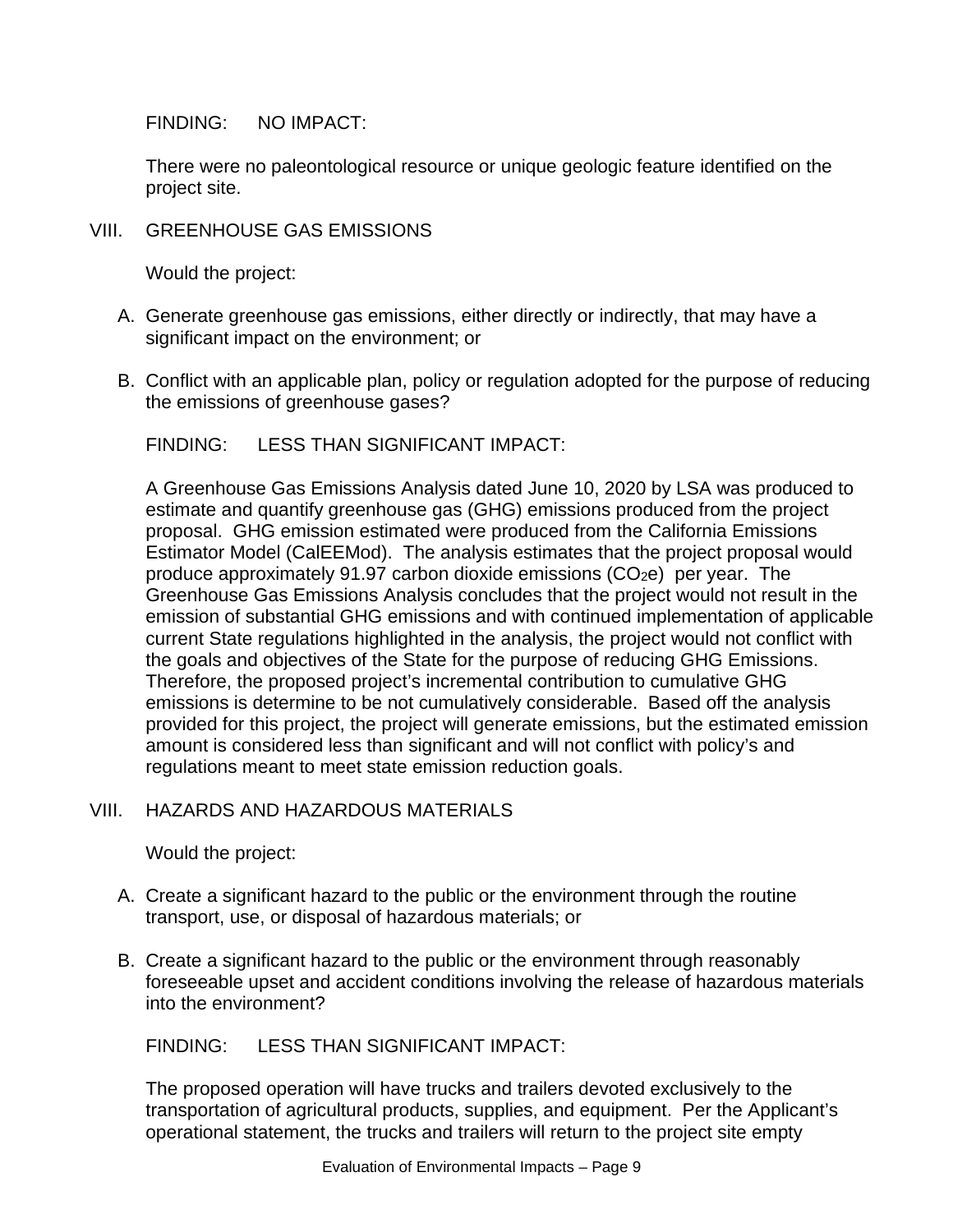therefore reducing the potential for creating a significant hazard to the public through the transport of items related to the agricultural industry. A 1,000 gallon diesel fuel tank will be installed on the project site. The Department of Public Health, Environmental Health Division has reviewed the project and has provided comments regarding state and local standards for permitting, reporting, and handling hazardous materials that may be stored on site. The comments provided by the Department of Public Health will be included as project notes which will be considered with the associated land use permit.

C. Emit hazardous emissions or handle hazardous or acutely hazardous materials, substances, or waste within one-quarter mile of an existing or proposed school?

FINDING: NO IMPACT:

There are no existing or proposed schools within one-quarter mile of the project size. Additionally, the project proposal will not emit hazardous emissions that would cause an adverse impact on the environment or sensitive receptors.

D. Be located on a site which is included on a list of hazardous materials sites compiled pursuant to Government Code Section 65962.5 and, as a result, would it create a significant hazard to the public or the environment?

FINDING: NO IMPACT:

Per the NEPAssist web application, the project site is not included as a hazardous materials site. The project will not result in a significant hazard to the public or the environment.

E. For a project located within an airport land use plan or, where such a plan has not been adopted, within two miles of a public airport or public use airport, would the project result in a safety hazard or excessive noise for people residing or working in the project area?

FINDING: NO IMPACT:

The project site is located within two miles of the Fresno Chandler Downtown Airport. Although the project site is located within two miles of an airport, the site is located outside of its planned areas and traffic pattern zone. Therefore, the project will not result in a safety hazard or excessive noise for people residing or working in the project area due to its proximity to the identified airport.

F. Impair implementation of or physically interfere with an adopted emergency response plan or emergency evacuation plan?

FINDING: NO IMPACT:

Reviewing agencies and departments did not express concern with the subject application to indicate that the project proposal would impair implementation or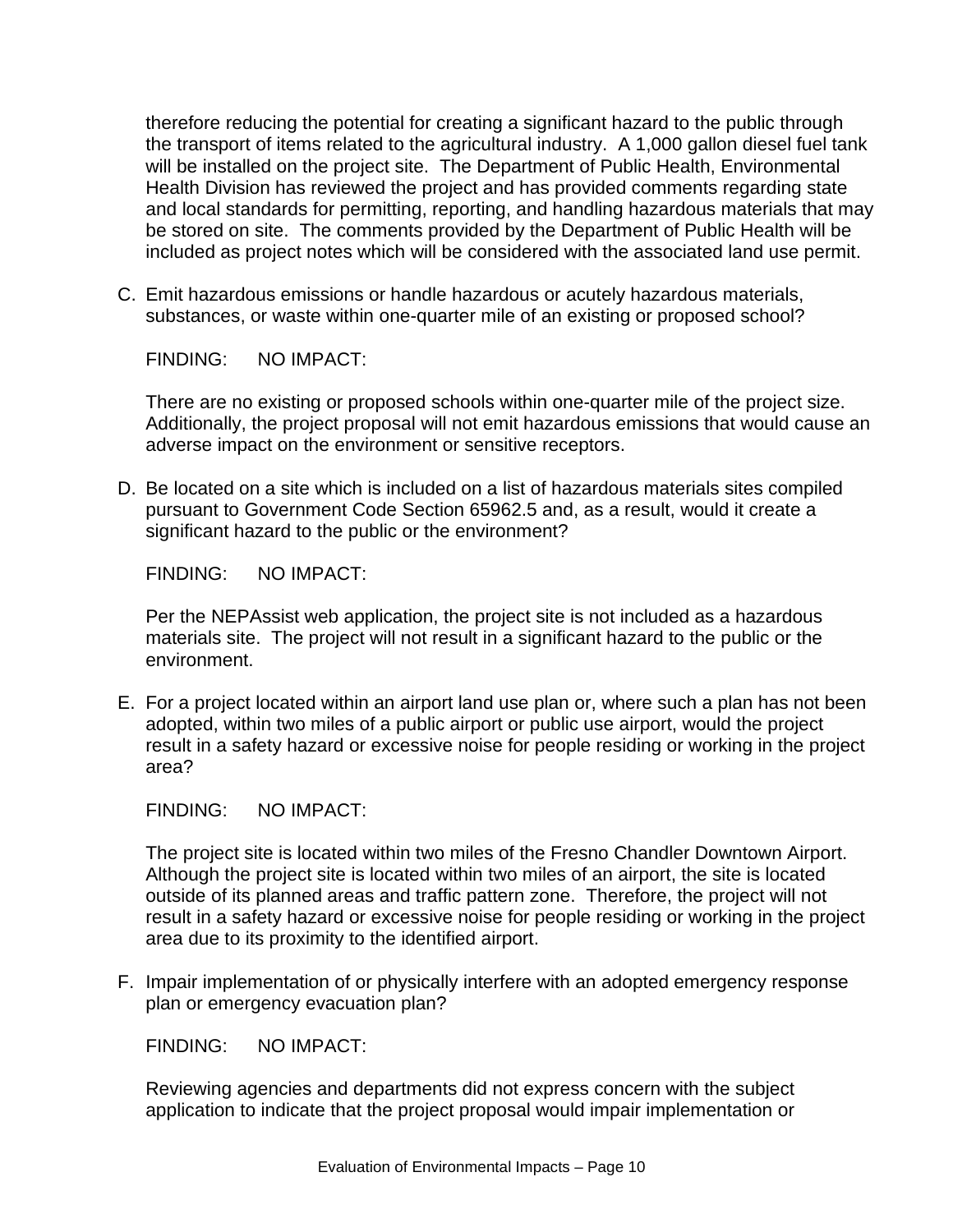physically interfere with an adopted emergency response plan or emergency evacuation plan.

G. Expose people or structures, either directly or indirectly, to a significant risk of loss, injury or death involving wildland fires?

FINDING: NO IMPACT:

Aerial images of the project site and surrounding area show the area as being utilized for agricultural and residential uses. The 2007 Fire Hazard Severity Zones in LRA (Local Responsibility Area) from the California Department of Forestry and Fire Protection indicates that the project site is not located in an identified fire hazard area. Therefore, the project will not expose people or structures to a significant risk of loss, injury, or death involving wildland fires.

### X. HYDROLOGY AND WATER QUALITY

Would the project:

A. Violate any water quality standards or waste discharge requirements or otherwise substantially degrade surface or ground water quality?

FINDING: LESS THAN SIGNIFICANT IMPACT:

Reviewing agencies and departments did not express concern with the project proposal in regard to effects on water quality and waste discharge requirements resulting from the project proposal. Comments received from the Department of Public Health, Environmental Health Division addressed applicable state and local standards with the use, storage, and handling of hazardous materials, which would take into account procedures for hazardous material spills on uncovered ground. Taking into account local and state regulations for hazardous material handling, a less than significant impact is seen.

B. Substantially decrease groundwater supplies or interfere substantially with groundwater recharge such that the project may impede sustainable groundwater management of the basin?

FINDING: LESS THAN SIGNIFICANT:

Based on evidence provided by the Applicant, the subject site is serviced by the City of Fresno for potable water. The Applicant's Operational Statement also references to use of an on-site well for fire suppression. Based on the availability of potable water provided by the City of Fresno, the project is not expected to substantially decrease groundwater supplies or interfere with groundwater recharge outside of supplies utilized by the City of Fresno for their water system. The onsite well that would be utilized for fire suppression is not expected to have as great an impact on groundwater supplies as it would only be utilized in the event of an emergency which is not expected to occur on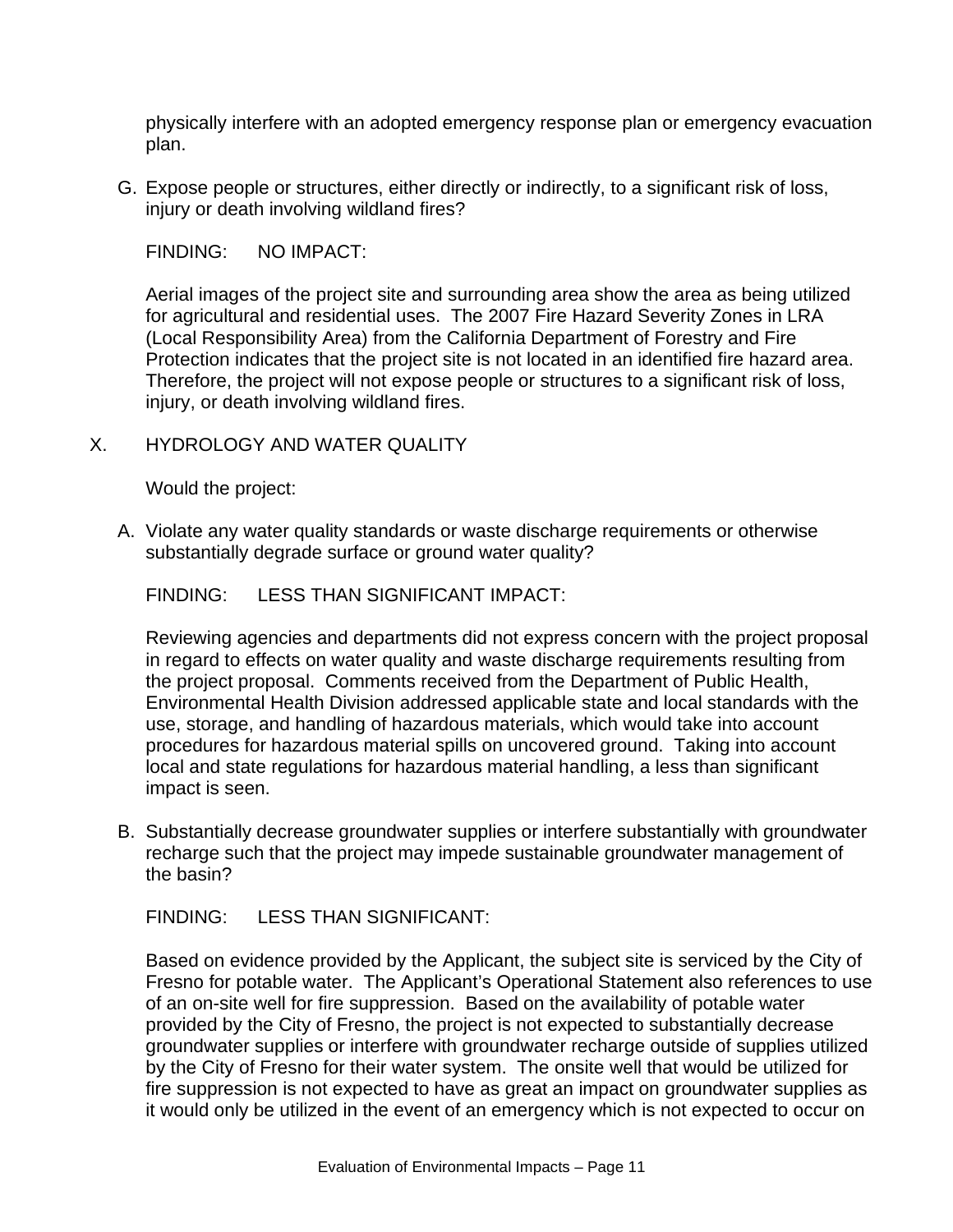a basis that would have detrimental effects on groundwater supplies. Therefore the potential usage is expected to have a less than significant impact.

- C. Substantially alter the existing drainage pattern of the site or area, including through the alteration of the course of a stream or river or through the addition of impervious surfaces, in a manner which would result in substantial erosion or siltation on or off site?
	- 1. Result in substantial erosion or siltation on- or off-site;
	- 2. Substantially increase the rate or amount of surface runoff in a manner which would result in flooding on- or offsite?

#### FINDING: LESS THAN SIGNIFICANT IMPACT:

The project does not propose additional structures to the subject site. Parking stalls and a proposed aboveground diesel fuel storage tank with containment will be the improvements related to the project. It is noted that the County could require at the minimum 100 feet of paved drive approach from Jensen Avenue to minimize tracking and dust pollution on public right-of-way. Per County standards, drainage unless routed to public facilities should remain on the subject property. Based on the proposed and required improvements, the additional impervious surface is not expected to result in substantial erosion, siltation or flooding on- or off-site.

3. Create or contribute runoff water which would exceed the capacity of existing or planned stormwater drainage systems or provide substantial additional sources of polluted runoff?

FINDING: LESS THAN SIGNIFICANT IMPACT:

The subject property is located within the district boundaries of the Fresno Metropolitan Flood Control District (FMFCD). FMFCD has reviewed the subject application and has provided comments relating to standards and regulations the project would be subject to in regard to storm water runoff and drainage. FMFCD has indicated that the drainage area has been master planned, but drainage facilities are not at full buildout. FMFCD has provided comments that will be considered with the project application to ensure that runoff water produced from the project proposal would not exceed the capacity of existing or planned stormwater drainage systems. Therefore, with consideration and compliance with applicable regulations and requirements from the FMFCD, the project will have a less than significant impact.

4. Impede or redirect flood flows?

FINDING: NO IMPACT:

The subject site, per FEMA FIRM Panel C2105H, is located in area designated Zone X, Area of Minimal Flood Hazard. Therefore, the project will not impede or redirect flood flows.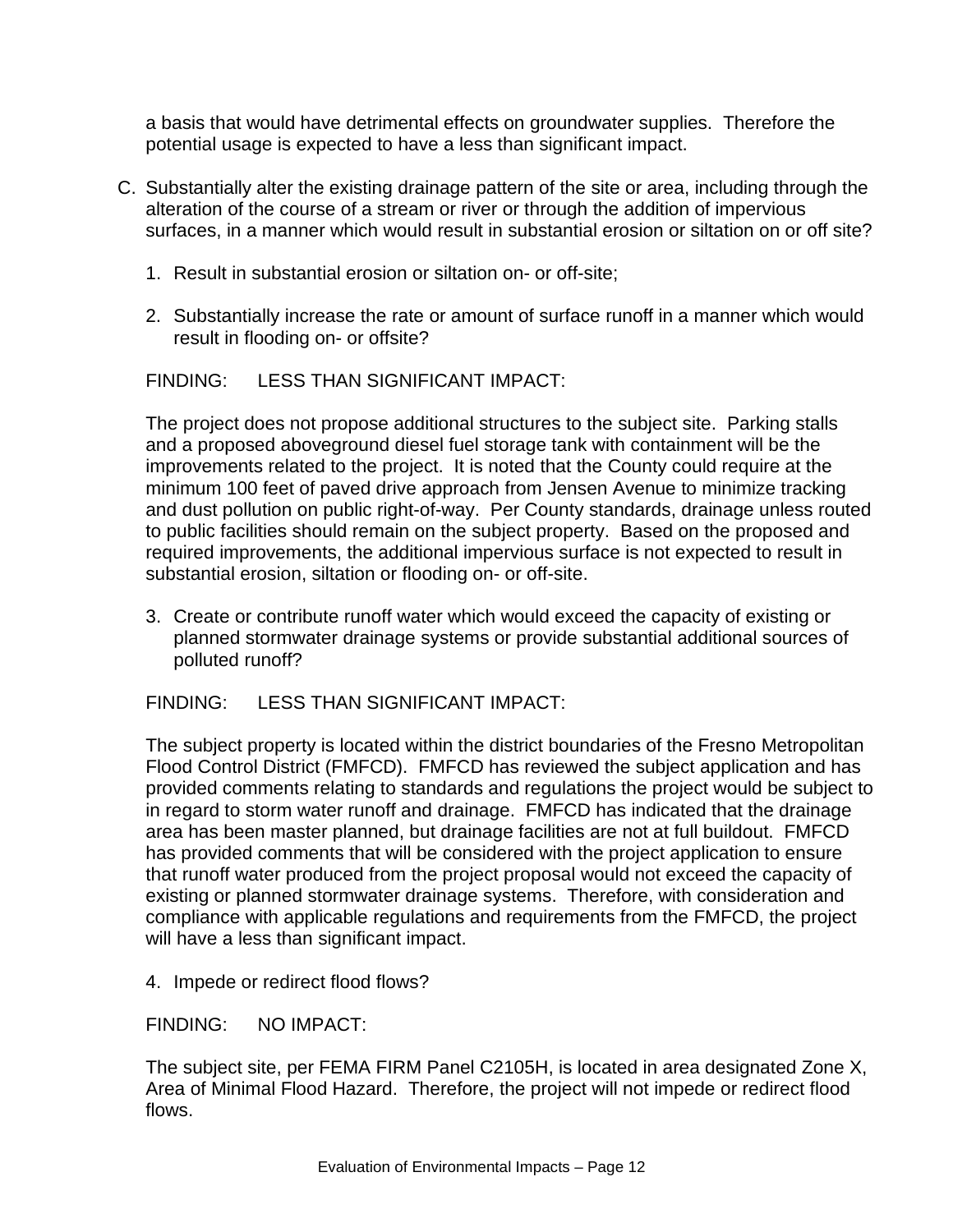D. In flood hazard, tsunami, or seiche zones, risk release of pollutants due to project inundation?

FINDING: NO IMPACT:

Per FEMA FIRM Panel C2105H, the subject site is not located in special flood hazard areas. The subject site is not located near any body of water to indicate impact from tsunamis or seiche zones and will not risk the release of pollutants due to project inundation. Per Figure 9-8 of the Fresno County General Plan Background Report, the subject site is not located in dam failure flood inundation areas.

E. Conflict with or obstruct implementation of a water quality control plan or sustainable groundwater management plan?

FINDING: NO IMPACT:

The Department of Public Health, Environmental Health Division has provided comment in the event that abandoned water wells and septic systems shall be properly destroyed to protect groundwater, the State Water Resources Control Board and the Water and Natural Resources Division of the Fresno County Department of Public Works and Planning did not express concern with the application, and the Fresno Metropolitan Flood Control District provided comment regarding their facilities and regulations that the project would be subject to. The project will not conflict with or obstruct implementation of a water quality control plan or sustainable groundwater management plan.

XI. LAND USE AND PLANNING

Would the project:

A. Physically divide an established community?

FINDING: NO IMPACT:

The project will not physically divide an established community.

B. Cause a significant environmental impact due to a conflict with any land use plan, policy, or regulation adopted for the purpose of avoiding or mitigating an environmental effect?

FINDING: LESS THAN SIGNIFICANT IMPACT:

The Policy Planning Section of the Department of Public Works and Planning has identified the following policies of the Agriculture and Land Use Element of the Fresno County General Plan that relate to the subject proposal.

General Plan Policy LU-A.3 states that the County may allow by discretionary permit in areas designated Agriculture, special agricultural uses and agriculturally-related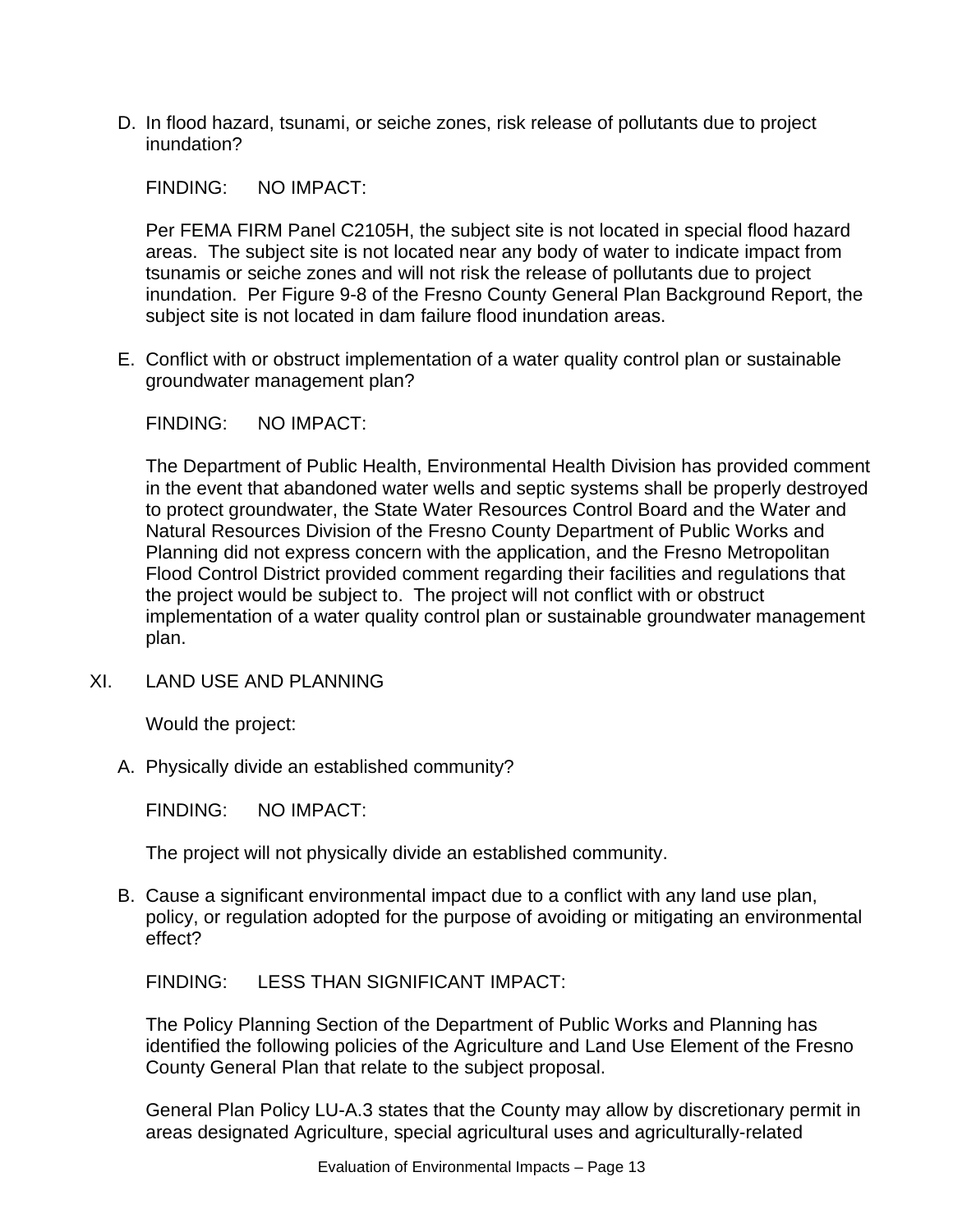activities, including value-added processing facilities and certain non-agricultural uses. Approval of these and similar uses in areas designated Agriculture shall be subject to the following criteria: a.) The use shall provide a needed service to the surrounding agricultural area which cannot be provided more efficiently within urban areas or which requires location in a non-urban area because of unusual site requirements or operational characteristics; b.) The use should not be sited on productive agricultural lands if less productive land is available in the vicinity; c.) The operational or physical characteristics of the use shall not have a detrimental impact on water resources or the use or management of surrounding properties within at least one quarter (1/4) mile radius; d.) a probable workforce should be located nearby or be readily available; e.) For proposed agricultural commercial center uses the following additional criteria shall apply: 1.) Commercial uses should be clustered in centers instead of single uses; 2.) To minimize proliferation of commercial centers and overlapping of trade areas, commercial centers should be located a minimum of four (4) miles from any existing or approved agricultural or rural residential commercial center or designated commercial area of any city or unincorporated community; 3.) New commercial center uses should be located within or adjacent to existing centers; 4.) Sites should be located on a major road serving the surrounding area; 5.) Commercial centers should not encompass more than one-quarter (1/4) mile of road frontage, or one eighth (1/8) mile if both sides of the road are involved, and should not provide potential for developments exceeding ten (10) separate business activities, exclusive of caretakers' residences; f.) For proposed value-added agricultural processing facilities, the evaluation under criteria "a" above shall consider the service requirements of the use and the capability and capacity of cities and unincorporated communities to provide the required services; g.) For proposed churches and schools, the evaluation under criteria LU-A.3.a above shall include consideration of the size of the facility. Such facilities should be no larger than needed to serve the surrounding agricultural community; h.) When approving a discretionary permit for an existing commercial use, the criteria listed above shall apply except for LU-A.3.b, e.2, e.4 and e.5.

In regard to Policy LU-A.3.a, the proposed use will allow an agricultural transportation operation to be positioned closer to its customer base than if they were to be located in a more urban setting. For Policy LU-A.3.b, aerial images from 1998 to 2018 suggest that the subject parcel has not been actively farmed and utilized towards a truck and trailer storage area similar to what is being proposed. Therefore, the parcel is not sited on productive agricultural land and is not in conflict with General Plan Policy LU-A.3.b. Regarding Policy LU-A.3.c, the Water and Natural Resources Division and the State Water Resources Control Board did not express concern with the subject application to indicate that the project will result in a detrimental impact on water resources. In regard to Policy LU-A.3.d the project site is located within the sphere of influence of the City of Fresno. The City of Fresno can be seen as having a probably workforce located nearby and readily available for the operation. Regarding Policy LU-A.3.e., f., and g, the project does not propose an agricultural commercial center, value-added agricultural processing facility, church, or school. Policy LU-A.3.h does not apply to the project as the proposed use is not a discretionary permit for an existing commercial use.

General Plan Policy PF-C.17 states that the County shall, prior to consideration of any discretionary project related to land use, undertake a water supply evaluation. The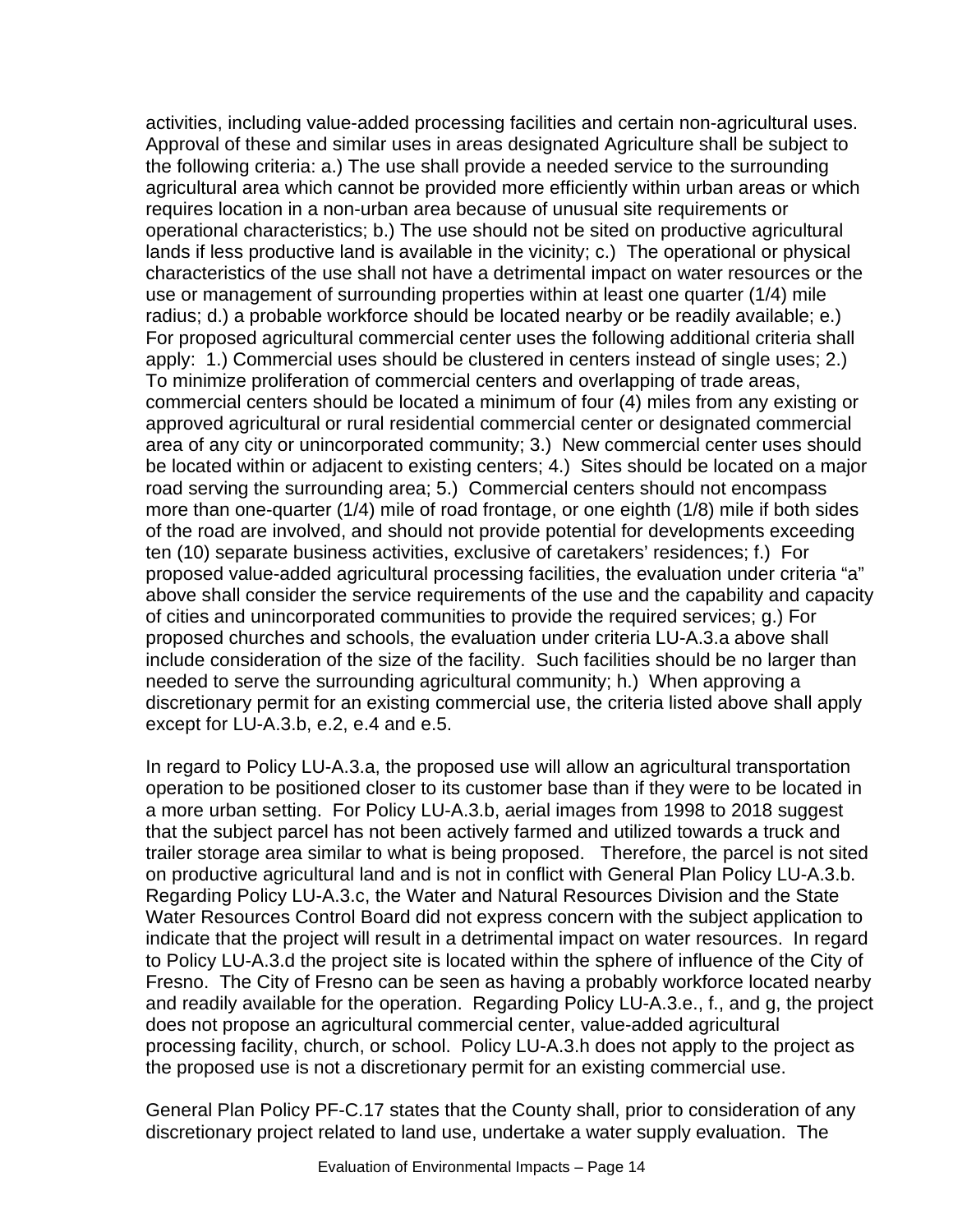evaluation shall include the following: a.) A determination that the water supply is adequate to meet the highest demand that could be permitted on the lands in question. If surface water is proposed, it must come from a reliable source and the supply must be made "firm" by water banking or other suitable arrangement. If groundwater is proposed, a hydrogeologic investigation may be required to confirm the availability of water in amounts necessary to meet project demand. If the lands in question lie in an area of limited groundwater, a hydrogeologic investigation shall be required; b.) A determination of the impact that the use of the proposed water supply will have on other water users in Fresno county. If use of surface water is proposed, its use must not have a significant negative impact on agriculture or other water users within Fresno County. If use of groundwater is proposed, a hydrogeologic investigation may be required. If the lands in question lie in an area of limited groundwater, a hydrogeologic investigation shall be required. Should the investigation determine that significant pumping-related physical impacts will extend beyond the boundary of the property in question, those impacts shall be mitigated; c.) A determination that the proposed water supply is sustainable or that there is an acceptable plan to achieve sustainability. The plan must be structured such that it is economically, environmentally, and technically feasible. In addition, its implementation must occur prior to long-term and/or irreversible physical impacts, or significant economic hardship, to surrounding water users.

In regard to Policy PF-C.17, the project proposal and water usage was reviewed by the County's Water and Natural Resources Division and the State Water Resources Control Board. Evidence was presented to indicate that the parcel currently receives water from the City of Fresno. The City of Fresno was included in the review of the project and did not express concerns with the application's estimated water usage. As no concerns were expressed by reviewing agencies and departments regarding water usage, a water supply evaluation was not completed.

General Plan Policy PF-D.6 states that the County shall permit individual on-site sewage disposal systems on parcels that have the area, soils, and other characteristics that permit installations of such disposal facilities without threatening surface or groundwater quality or posing any other health hazards and where community sewer service is not available and cannot be provided.

The project does not propose the permitting or installation of additional sewage disposal systems. There are two existing septic systems on the project site that service the two existing single-family residences with no additional sewage disposal system being proposed.

General Plan Policy LU-G.1 states that the County acknowledges that the cities have primary responsibility for planning within their LAFCo-adopted spheres of influence and are responsible for urban development and the provision of urban services within their sphere of influence.

The City of Fresno was included in the project routing. The project site abuts the City of Fresno city limits and is located within their Sphere of Influence. Review of the Edison Community Plan indicates that the subject site is designated for Agriculture. As the subject site will be utilized towards a truck and trailer storage and maintenance facility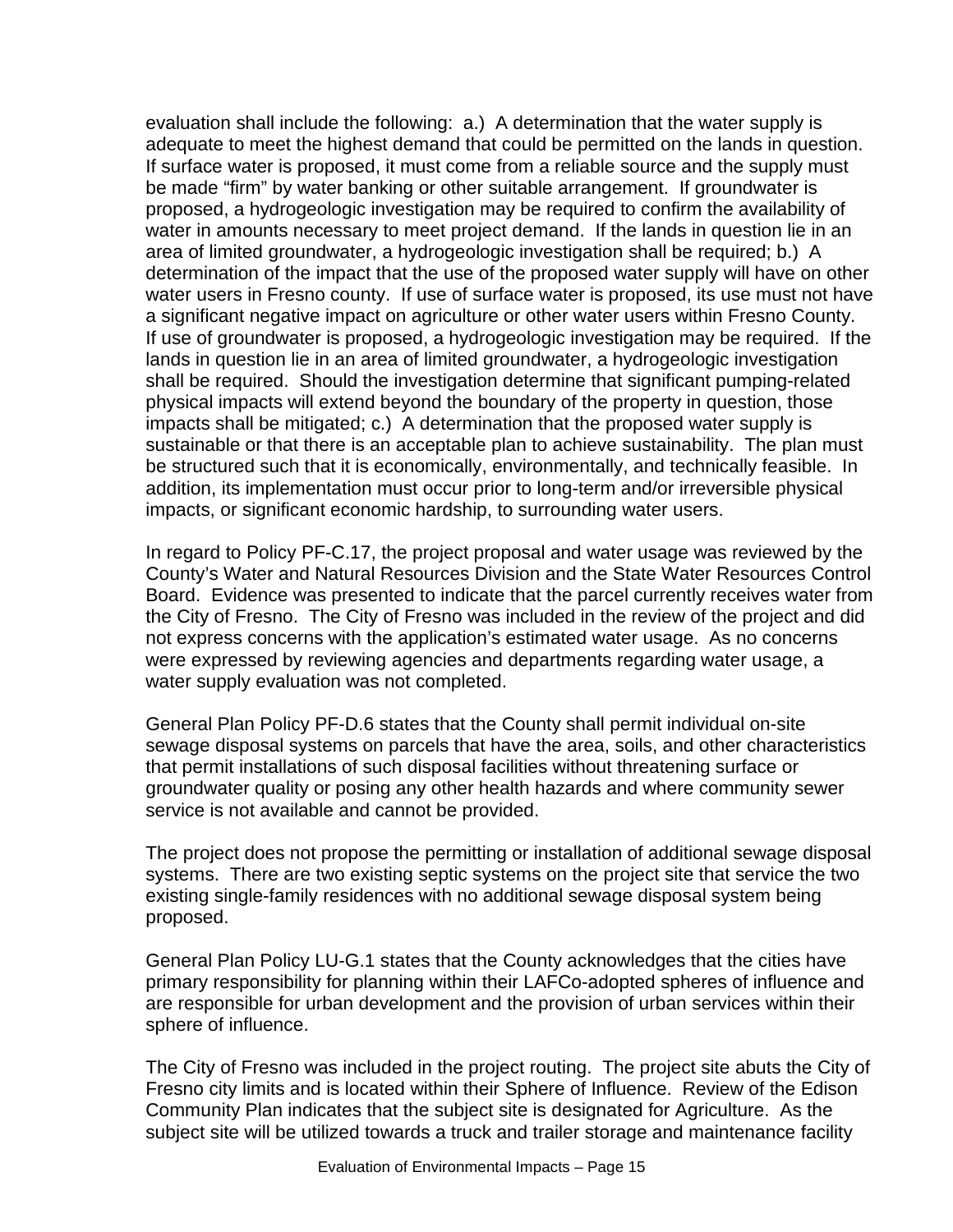devoted exclusively to agriculture, the project was not referred for annexation per the Memorandum of Understanding between the County and City as the proposal is not urban type development.

General Plan Policy LU-G.14 states that the County shall not approve any discretionary permit for new urban development within a city's sphere of influence unless the development proposal has first been referred to the city for consideration of possible annexation pursuant to the policies of this section and provisions of any applicable city/County memorandum of understanding.

The project is an allowable use in the agriculture zoned land subject to a Director Review and Approval (DRA) application and is not considered urban development per the definition stated in the Memorandum of Understanding between the City of Fresno and County of Fresno.

## XII. MINERAL RESOURCES

Would the project:

- A. Result in the loss of availability of a known mineral resource that would be of value to the region and the residents of the state; or
- B. Result in the loss of availability of a locally-important mineral resource recovery site delineated on a local General Plan, Specific Plan or other land use plan?

FINDING: NO IMPACT:

Per Figure 7-7 and 7-8 of the Fresno County General Plan Background Report (FCGPBR), the project site is not located on or near a mineral resource site principal mineral producing location.

#### XIII. NOISE

Would the project result in:

- A. Generation of a substantial temporary or permanent increase in ambient noise levels in the vicinity of the project in excess of standards established in the local general plan or noise ordinance, or applicable standards of other agencies; or
- B. Generation of excessive ground-borne vibration or ground-borne noise levels?

FINDING: LESS THAN SIGNIFICANT IMPACT:

Reviewing agencies and departments did not express concern to indicate that the project's potential increase in noise generation would have adverse impacts on sensitive receptors. The proposed operation will be subject to the noise thresholds established under the Fresno County Noise Ordinance. If the operation were to exceed thresholds, a complaint would be submitted to the Fresno County Department of Public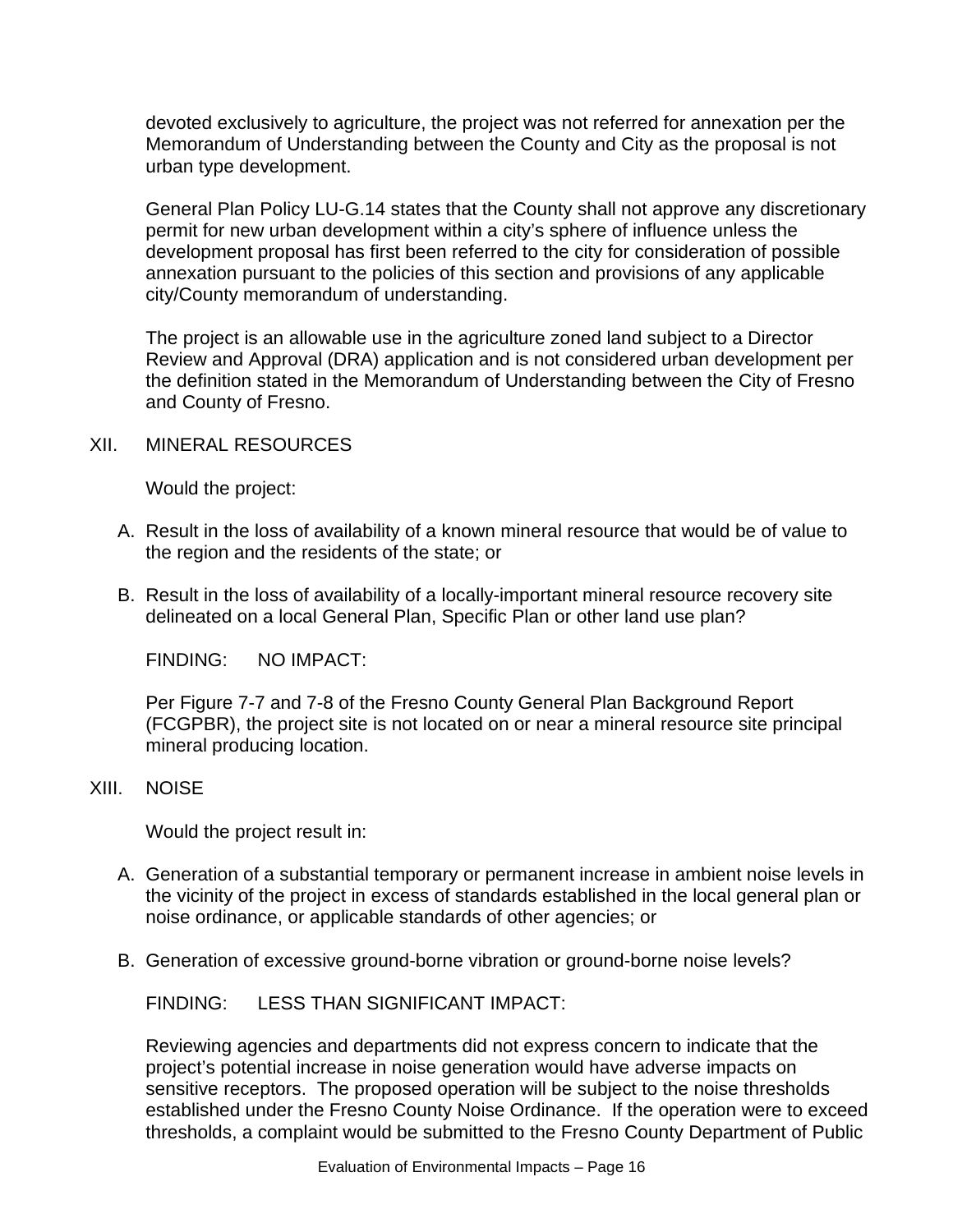Health, Environmental Health Division for enforcement of the Noise Ordinance. The nearest sensitive receptor is approximately 170 feet west of the main access drive that the trucks and trailers will utilize to enter and leave the site. The parking stalls for the trucks and trailers will be located approximately 495 feet north of W. Jensen Avenue towards the rear of the project site away from sensitive receptors. In considering the potential increase in noise levels and established thresholds from the Fresno County Noise Ordinance, a less than significant impact is seen.

C. For a project located within the vicinity of a private airstrip or an airport land use plan or, where such a plan has not been adopted, within two miles of a public airport or public use airport, would the project expose people residing or working in the project area to excessive noise levels?

FINDING: NO IMPACT:

The project site is located within two miles of the Fresno Chandler Executive Airport. According to County records the project site is out of the boundaries of the noise contours and traffic pattern zones of the identified airport. The project will not expose people residing or working within the project area to excessive noise levels.

XIV. POPULATION AND HOUSING

Would the project:

- A. Induce substantial unplanned population growth in an area, either directly (for example, by proposing new homes and businesses) or indirectly (for example, through extension of roads or other infrastructure)?; or
- B. Displace substantial numbers of existing people or housing, necessitating the construction of replacement housing elsewhere?

FINDING: NO IMPACT:

The project will not induce substantial unplanned population growth as the proposal requests to allow an agricultural truck and trailer maintenance and storage facility with approximately 17 employees (4 employees on site and 13 truck drivers). The project will convert one of the single-family dwelling units to an office to support the proposed operation. The conversion of one single-family dwelling unit is not considered a substantial number and does not necessitate the construction of replacement housing elsewhere.

XV. PUBLIC SERVICES

Would the project:

A. Result in substantial adverse physical impacts associated with the provision of new or physically-altered governmental facilities, or the need for new or physically-altered governmental facilities, the construction of which could cause significant environmental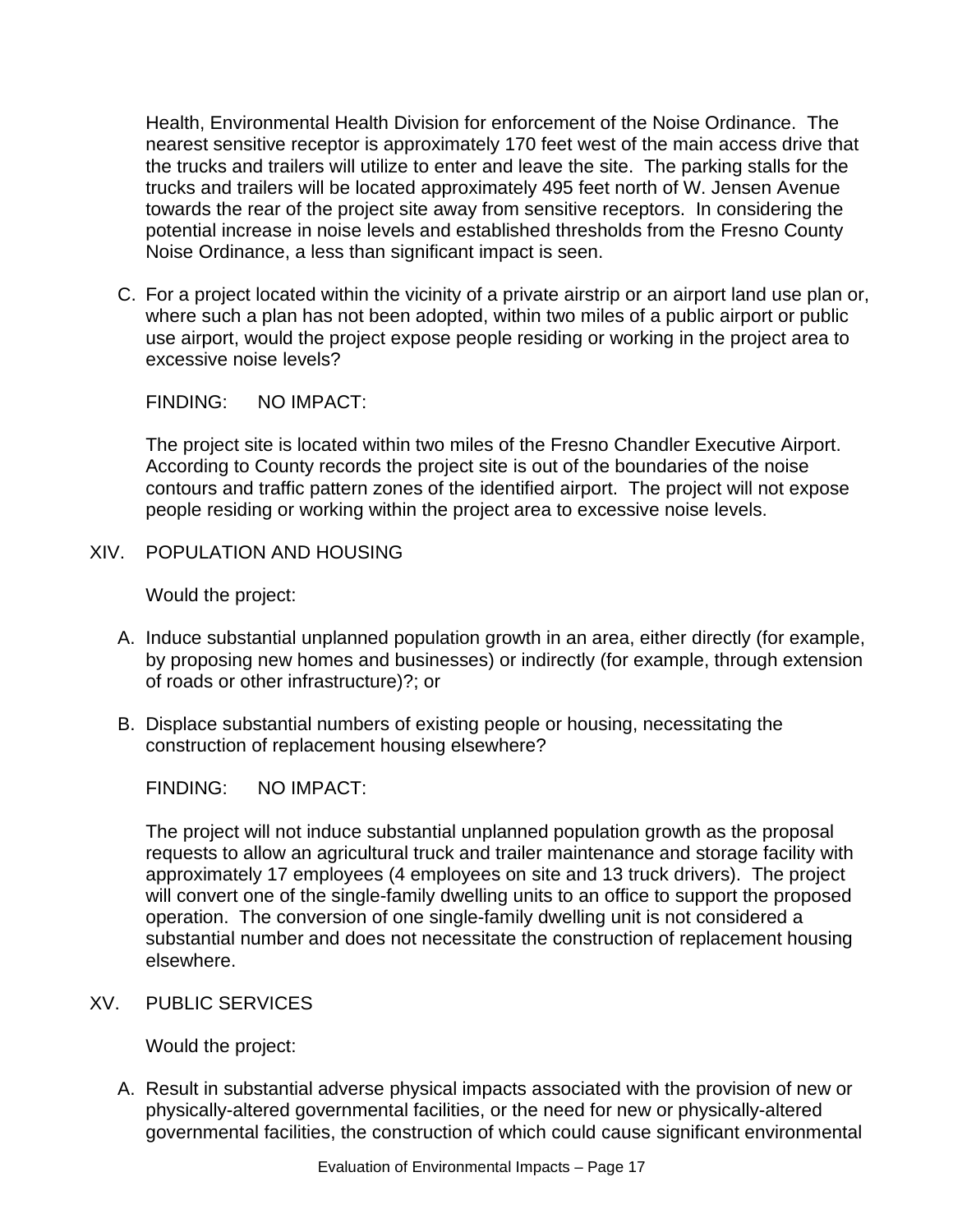impacts, in order to maintain acceptable service ratios, response times or other performance objectives for any of the public services?

- 1. Fire protection;
- 2. Police protection;
- 3. Schools;
- 4. Parks; or
- 5. Other public facilities?

FINDING: NO IMPACT:

The Fresno County Fire Protection District reviewed the subject application and did not express concern to indicate that the project proposal would adversely impact service, response times or other performance objectives. No other reviewing agencies or departments expressed concern with the project proposal.

XVI. RECREATION

Would the project:

- A. Increase the use of existing neighborhood and regional parks or other recreational facilities such that substantial physical deterioration of the facility would occur or be accelerated; or
- B. Include recreational facilities or require the construction or expansion of recreational facilities, which might have an adverse physical effect on the environment?

FINDING: NO IMPACT:

The project will not increase the use of existing neighborhood and regional parks or other recreational facilities and does not include or require the construction or expansion of recreational facilities. As a note, the Fresno Regional Sports Complex is located within close proximity of the project site. The proposal will not increase utilization of the sports complex.

XVI. TRANSPORTATION

Would the project:

- A. Conflict with a program, plan, ordinance or policy addressing the circulation system, including transit, roadway, bicycle and pedestrian facilities; or
- B. Would the project conflict or be inconsistent with CEQA Guidelines section 15064.3, subdivision (b)?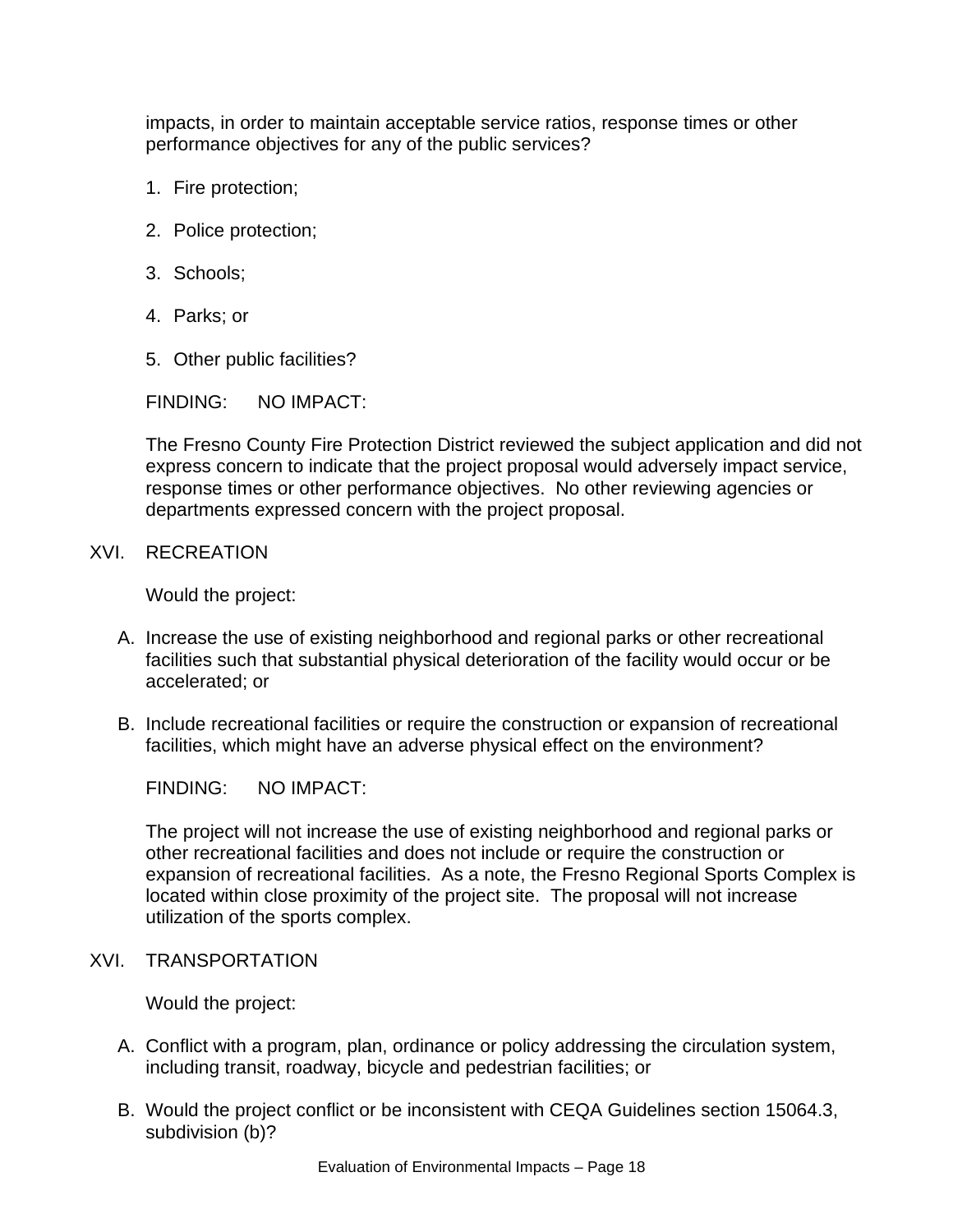# FINDING: LESS THAN SIGNIFICANT IMPACT:

A Trip Generation and Distribution Study (TGD) was produced for the project to address potential project trip generation including A.M. and P.M. Peak Hour trip generation. Per the TGD, there are four employees, 13 truck drivers and two deliveries of packages and supplies expected per day. The estimated trip generation of the project is a total of 46 trips and based on hours of operation no A.M. Peak Hour trips are generated, but 9 P.M. Peak Hour trips will be generated. The Design Division reviewed the subject TGD and determined that the project's trip generation does not trigger County thresholds for a Traffic Impact Study. There were no expressed concerns with reviewing agencies and departments to indicate that the project would conflict with any County program, plan, ordinance, or policy addressing the circulation system. The project's TGD was considered under trip generation and not vehicle miles traveled. In considering vehicle miles traveled (VMT), the projects location among agricultural operations allow them to be located near their customer base potentially reducing VMT for operation related traffic while also being located near the City of Fresno. Therefore the project is not believed to be in conflict or be inconsistent with CEQA Guidelines.

- C. Substantially increase hazards due to a geometric design feature (e.g., sharp curves or dangerous intersections) or incompatible uses (e.g., farm equipment)?; or
- D. Result in inadequate emergency access?

FINDING: NO IMPACT:

Per the Development Engineering Section of the Fresno County Department of Public Works and Planning, Jensen Avenue is classified as an arterial with no new access points to Jensen Avenue allowed without prior approval. Per the submitted site plan, access to and from Jensen Avenue will be from the existing driveway. For an arterial classified road right-of-way, County standards require that on-site turnaround is available for vehicles leaving the site in a forward motion so that vehicles do not back out onto the roadway. County standards also require that any existing or proposed entrance gate should be set back a minimum of 20 feet from the road right-of-way line or the length of the longest truck entering the site and shall not swing outward to allow safe entrance of vehicles on the site from the road right-of-way and reduce the chance of blockage of the right-of-way. With the project's compliance with County standards the project will not substantially increase hazards due to design features. Reviewing agencies and departments did not express concern with regard to emergency access. The Fresno County Fire Protection District reviewed the subject application and did not indicate the project has inadequate emergency access.

# XVIII. TRIBAL CULTURAL RESOURCES

Would the project:

A. Would the project cause a substantial adverse change in the significance of a tribal cultural resource, defined in Public Resources Code section 21074 as either a site,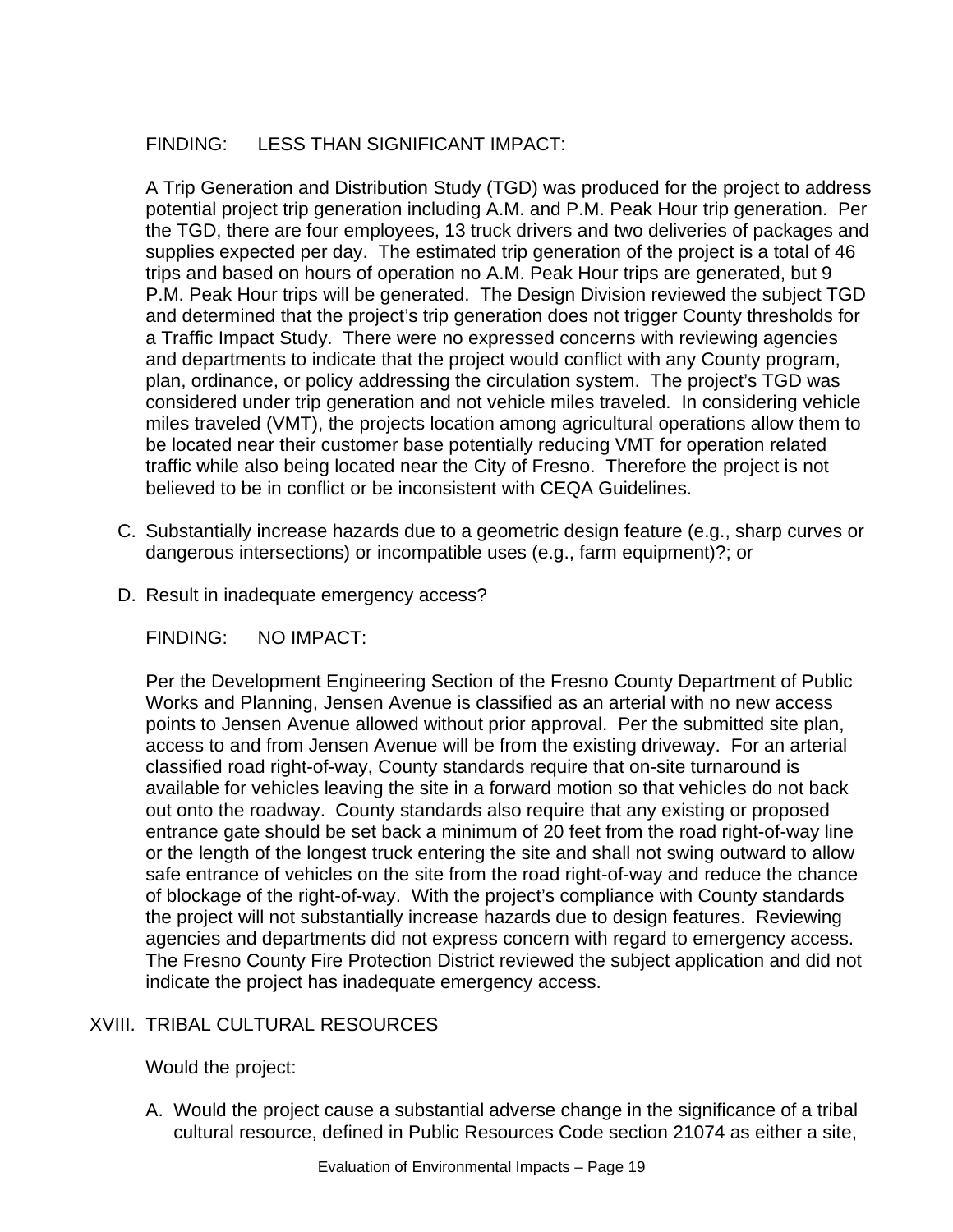feature, place, cultural landscape that is geographically defined in terms of the size and scope of the landscape, sacred place, or object with cultural value to a California Native American tribe, and that is:

- 1. Listed or eligible for listing in the California Register of Historical Resources, or in a local register of historical resources as defined in Public Resources Code section 5020.1(k), or
- 2. A resource determined by the lead agency, in its discretion and supported by substantial evidence, to be significant pursuant to criteria set forth in subdivision (c) of Public Resources Code Section 5024.1. In applying the criteria set forth in subdivision (c) of Public Resource Code Section 5024.1, the lead agency shall consider the significance of the resource to a California Native American tribe?

# FINDING: LESS THAN SIGNIFICANT IMPACT WITH MITIGATION INCORPORATED:

Per Assembly Bill 52 (AB 52), participating California Native American Tribes were given the opportunity to enter into consultation with the County of Fresno on potential impacts to tribal cultural resources. No participating California Native American Tribe expressed concern with the subject application. Per County records, the subject site is not located in an archaeologically sensitive area. A mitigation measure will be implemented to address tribal cultural resources in the event that they are unearthed during ground disturbing activities.

# *\* Mitigation Measure(s)*

*1. See Section V. Cultural Resources, Mitigation Measure 1*

# XIX. UTILITIES AND SERVICE SYSTEMS

Would the project:

A. Require or result in the relocation or construction of new or expanded water, wastewater treatment or storm water drainage, electric power, natural gas, or telecommunications facilities, the construction or relocation of which could cause significant environmental effects?

FINDING: NO IMPACT:

The proposed operation will result in the parcel being utilized as a truck and trailer storage and maintenance facility for vehicles devoted exclusively to transportation of agricultural products, supplies, and equipment. The project will not require or result in the construction of new or expanded water, wastewater treatment or storm water drainage, electric power, natural gas, or telecommunication facilities.

B. Have sufficient water supplies available to serve the project and reasonably foreseeable future development during normal, dry and multiple dry years?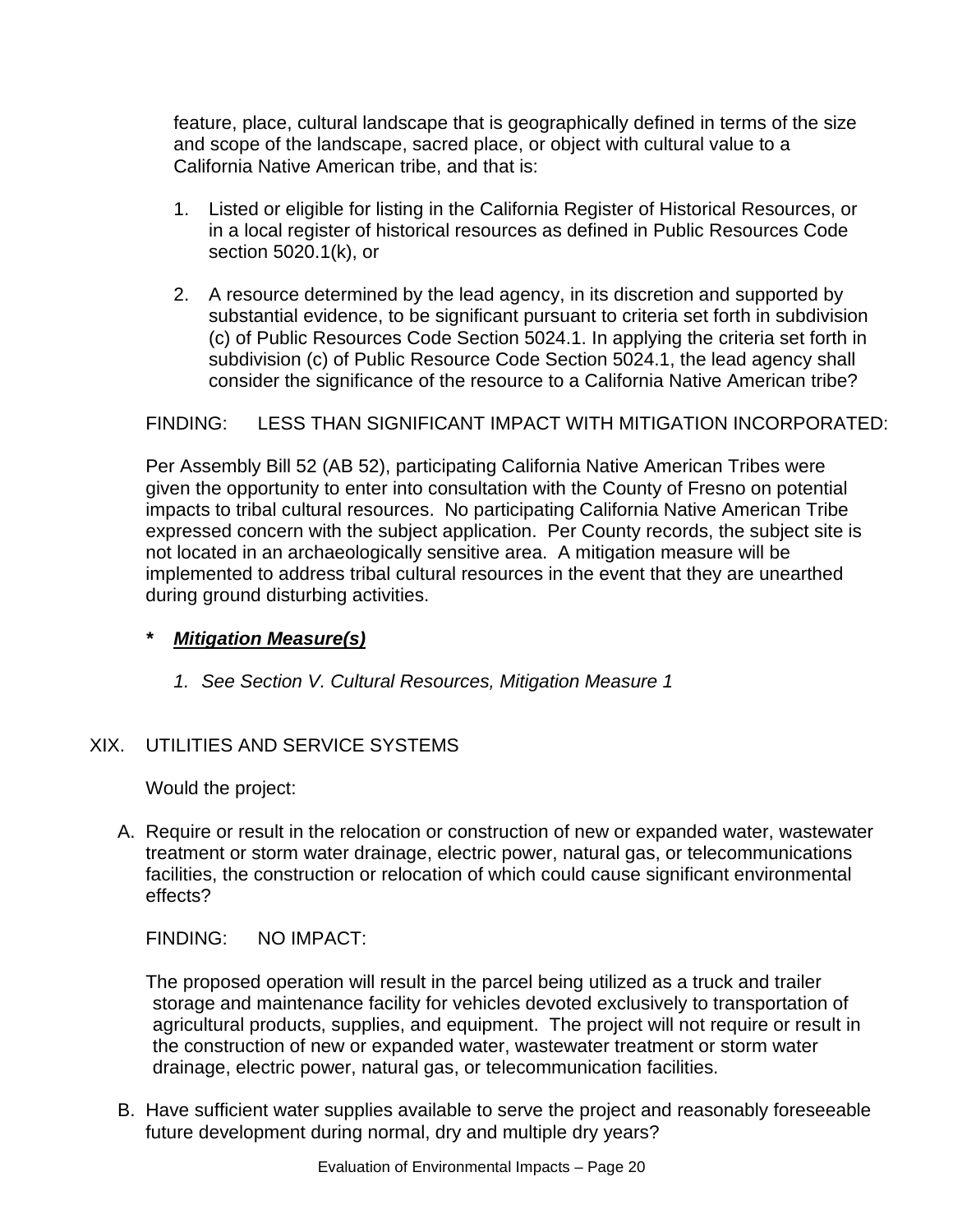FINDING: NO IMPACT:

Per the Applicant, water is supplied to the subject parcel by the City of Fresno. The State Water Resources Control Board, the Fresno County Water and Natural Resources Division, and the City of Fresno did not express concern with the subject application to indicate that the project would negatively impact water supplies.

C. Result in a determination by the wastewater treatment provider which serves or may serve the project that it has adequate capacity to serve the project's projected demand in addition to the provider's existing commitments?

FINDING: NO IMPACT:

Per building permit records and the submitted site plan, the subject parcel is improved with two septic systems that service the existing single-family residences on the site. There is no additional septic system proposed with this application and there is no proposed connection to a wastewater treatment provider.

- D. Generate solid waste in excess of State or local standards, or in excess of the capacity of local infrastructure, or otherwise impair the attainment of solid waste reduction goals; or
- E. Comply with federal, state, and local management and reduction statutes and regulations related to solid waste?

FINDING: NO IMPACT:

The Applicant's Operational Statement declares that the proposed operational will generate a minimum amount of solid waste and estimated the daily solid waste generation to be less than 0.1 cubic yard. The solid waste generated from the project would be placed in a dumpster that is serviced by a private hauler. Reviewing agencies and departments did not express concern with the estimated solid waste generation resulting from the project proposal. No concerns were expressed to indicate that the project would be in conflict with federal, state, and local management and reductions statutes related to solid waste.

XX. WILDFIRE

If located in or near state responsibility areas or lands classified as very high fire hazard severity zones, would the project:

A. Substantially impair an adopted emergency response plan or emergency evacuation plan, or telecommunications facilities, the construction or relocation of which could cause significant environmental effects; or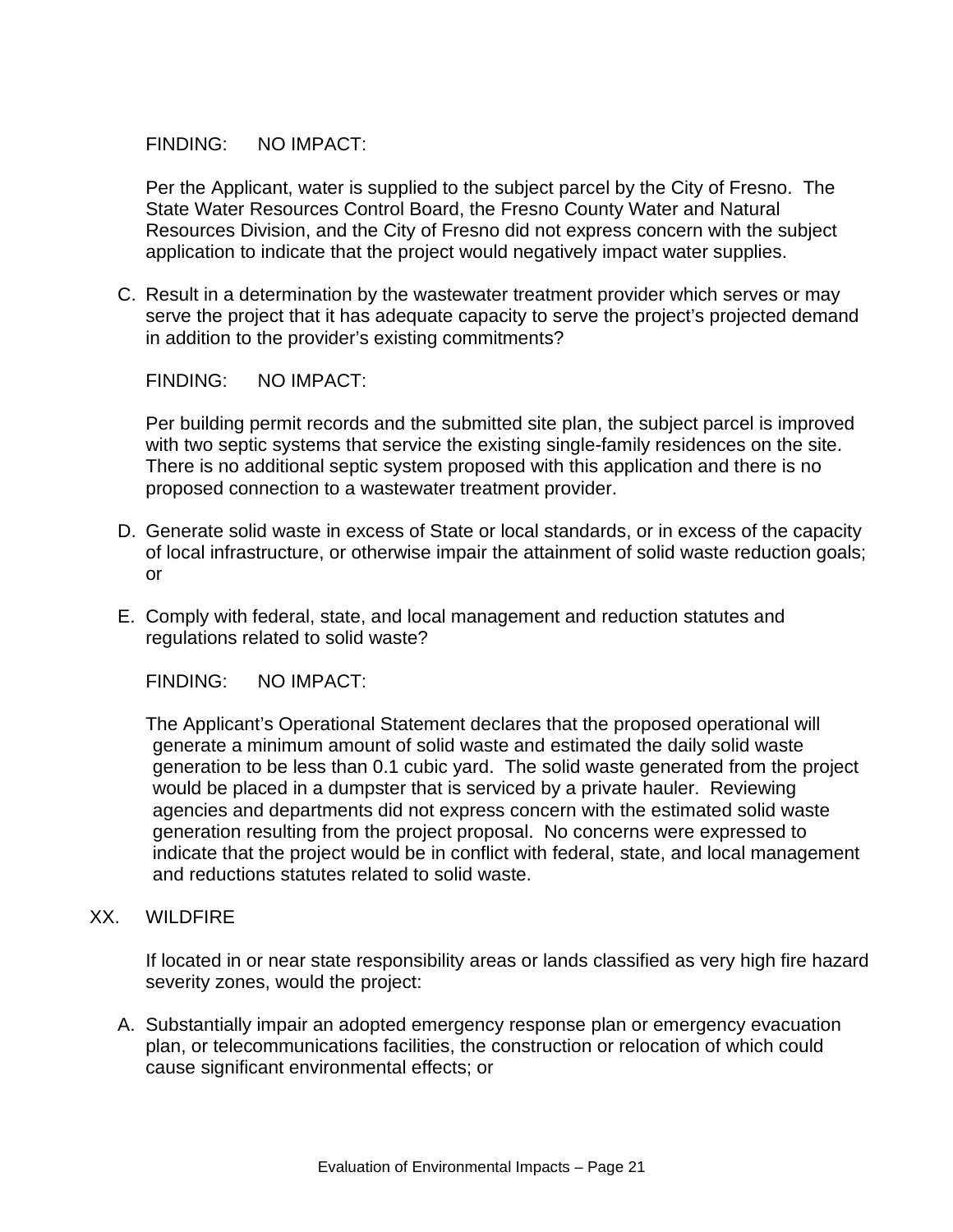- B. Due to slope, prevailing winds, and other factors, exacerbate wildfire risks, and thereby expose project occupants to, pollutant concentrations from a wildfire or the uncontrolled spread of a wildfire; or
- C. Require the installation or maintenance of associated infrastructure (such as roads, fuel breaks, emergency water sources, power lines or other utilities) that may exacerbate fire risk or that may result in temporary or ongoing impacts to the environment; or
- D. Expose people or structures to significant risks, including downslope or downstream flooding or landslides, as a result of runoff, post-fire slope instability, or drainage changes?

FINDING: NO IMPACT:

Per the 2007 Fire Hazard Severity Zones in LRA Map from the California Department of Forestry and Fire Protection, the subject site is not located on or near land designated as a fire hazard severity zone. The project site is located in close proximity of the city limits of the City of Fresno and is not likely to be subject to wildfires.

## XXI. MANDATORY FINDINGS OF SIGNIFICANCE

Would the project:

A. Have the potential to substantially degrade the quality of the environment, substantially reduce the habitat of a fish or wildlife species, cause a fish or wildlife population to drop below self-sustaining levels, threaten to eliminate a plant or animal community, substantially reduce the number or restrict the range of a rare or endangered plant or animal or eliminate important examples of the major periods of California history or prehistory?

FINDING: NO IMPACT:

The project site is located within the sphere of influence of the City of Fresno and is located in close proximity of the city limits of the City of Fresno. Aerial images of the site indicate that the parcel has been utilized for similar uses to the proposed use and is not substantially degrading the quality of the environment or reducing habitat for wildlife species. The project does not threaten to eliminate a plant or animal community and will not eliminate examples of California history or prehistory.

B. Have impacts that are individually limited, but cumulatively considerable? ("Cumulatively considerable" means that the incremental effects of a project are considerable when viewed in connection with the effects of past projects, the effects of other current projects, and the effects of probable future projects)?

FINDING: LESS THAN SIGNIFICANT IMPACT:

Potential cumulative impacts related to Aesthetics, Air Quality, Cultural Resources, and Tribal Cultural Resources have been determined to be less than significant based on